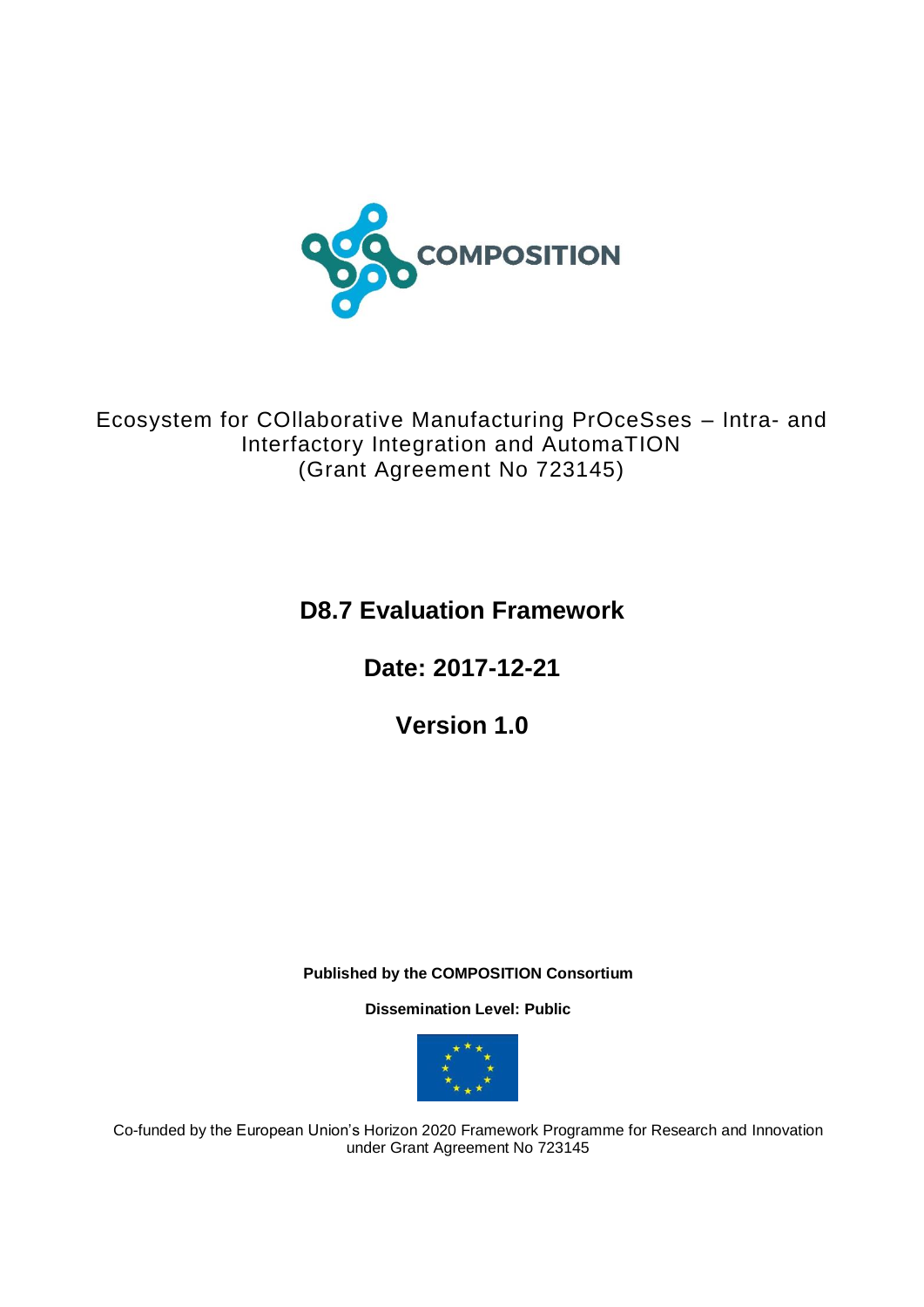## **Document control page**

| Document file:    | D8.7 Evaluation Framework V1.0.docx                                                                             |
|-------------------|-----------------------------------------------------------------------------------------------------------------|
| Document version: | 1.0                                                                                                             |
| Document owner:   | <b>BSL</b>                                                                                                      |
| Work package:     | WP8 – Industrial Pilots and Evaluation                                                                          |
| Task:             | T8.4 – Evaluation According to Specification                                                                    |
| Deliverable type: | R                                                                                                               |
| Document status:  | $\boxtimes$ Approved by the document owner for internal review<br>$\boxtimes$ Approved for submission to the EC |

#### **Document history:**

| Version | Author(s)                   | <b>Date</b> | <b>Summary of changes made</b>                     |
|---------|-----------------------------|-------------|----------------------------------------------------|
|         |                             |             |                                                    |
| 0.1     | Helene Udsen (IN-JET)       | 2017-10-25  | ToC and initial content                            |
| 0.2     | Tracy Brennan (BSL)         | 2017-12-04  | <b>Evaluation Activities in COMPOSITION</b>        |
| 0.3     | Matteo Pardi (Nextworks)    | 2017-12-11  | Contribution to 5.3                                |
| 0.4     | Ifigeneia Metaxa (Atlantis) | 2017-12-12  | Contribution to 5.3                                |
| 0.5     | Mastos Theofilos (Kleemann) | 2017-12-15  | Minor updates in 5.1.2. Contribution in 5.3        |
| 0.6     | Dimitris Gkortzis (Eldia)   | 2017-12-18  | Contribution to 5.3                                |
| 0.7     | Tracy Brennan (BSL)         | 2017-12-19  | Final version submitted for peer review            |
| 1.0     | Tracy Brennan (BSL)         | 2017-12-21  | Final version submitted to the European Commission |

#### **Internal review history:**

| <b>Reviewed by</b>                           | <b>Date</b> | <b>Summary of comments</b>                                                                                                    |
|----------------------------------------------|-------------|-------------------------------------------------------------------------------------------------------------------------------|
| Paolo Vergori (ISMB)                         | 2017-12-21  | Methodology is sound and document is well written.<br>Conclusions are concise. Accepted with minor<br>modifications required. |
| Farshid Tavakolizadeh (FIT-UC <sup>2</sup> ) | 2017-12-20  | Minor modifications                                                                                                           |

#### **Legal Notice**

The information in this document is subject to change without notice.

The Members of the COMPOSITION Consortium make no warranty of any kind with regard to this document, including, but not limited to, the implied warranties of merchantability and fitness for a particular purpose. The Members of the COMPOSITION Consortium shall not be held liable for errors contained herein or direct, indirect, special, incidental or consequential damages in connection with the furnishing, performance, or use of this material.

Possible inaccuracies of information are under the responsibility of the project. This report reflects solely the views of its authors. The European Commission is not liable for any use that may be made of the information contained therein.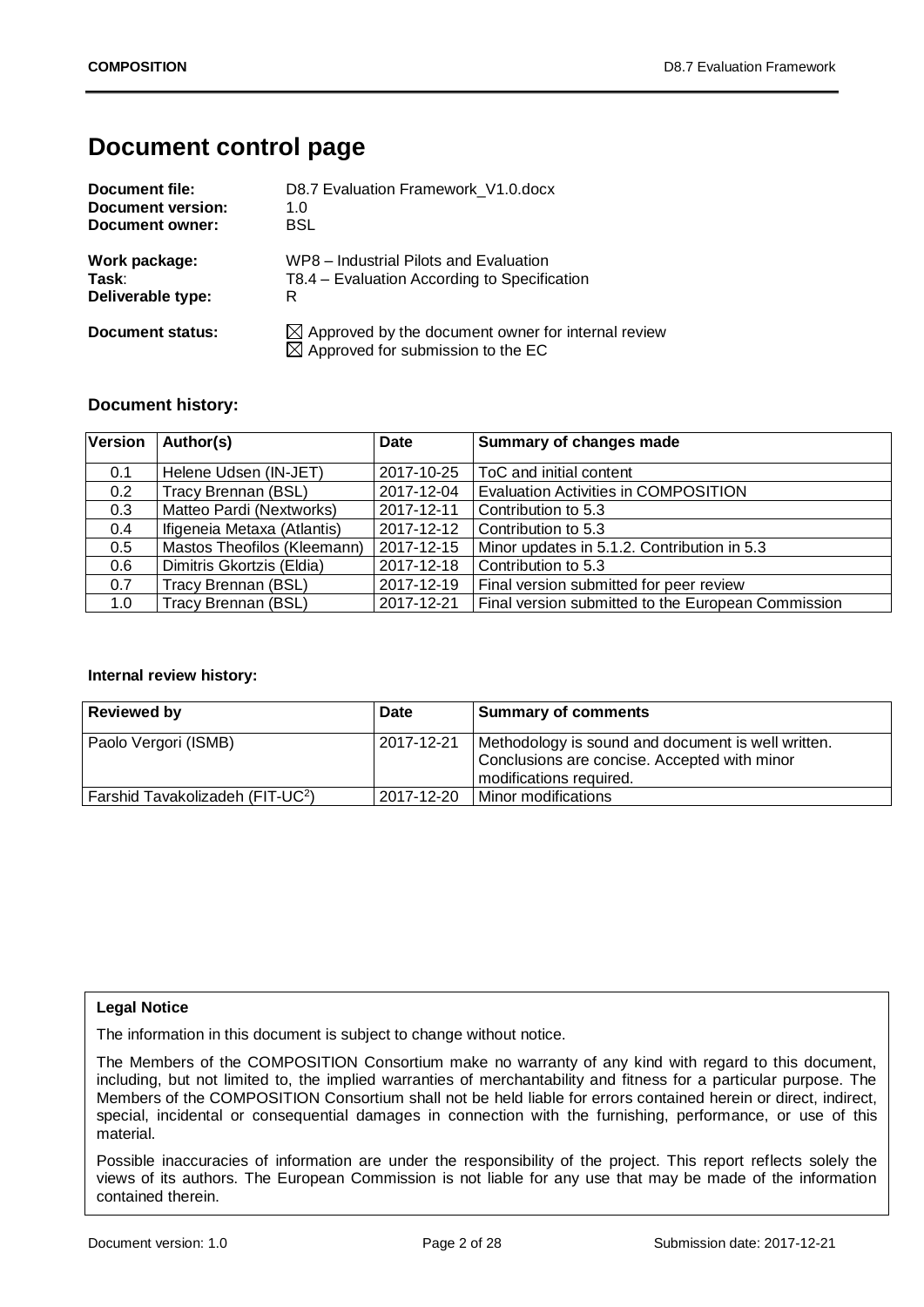# Index:

| 1                |  |
|------------------|--|
| $\mathbf{2}$     |  |
| 3                |  |
|                  |  |
| $\blacktriangle$ |  |
|                  |  |
| 5                |  |
|                  |  |
|                  |  |
|                  |  |
|                  |  |
|                  |  |
|                  |  |
|                  |  |
|                  |  |
|                  |  |
|                  |  |
|                  |  |
|                  |  |
|                  |  |
|                  |  |
| 6                |  |
| 7                |  |
|                  |  |
|                  |  |
| 8                |  |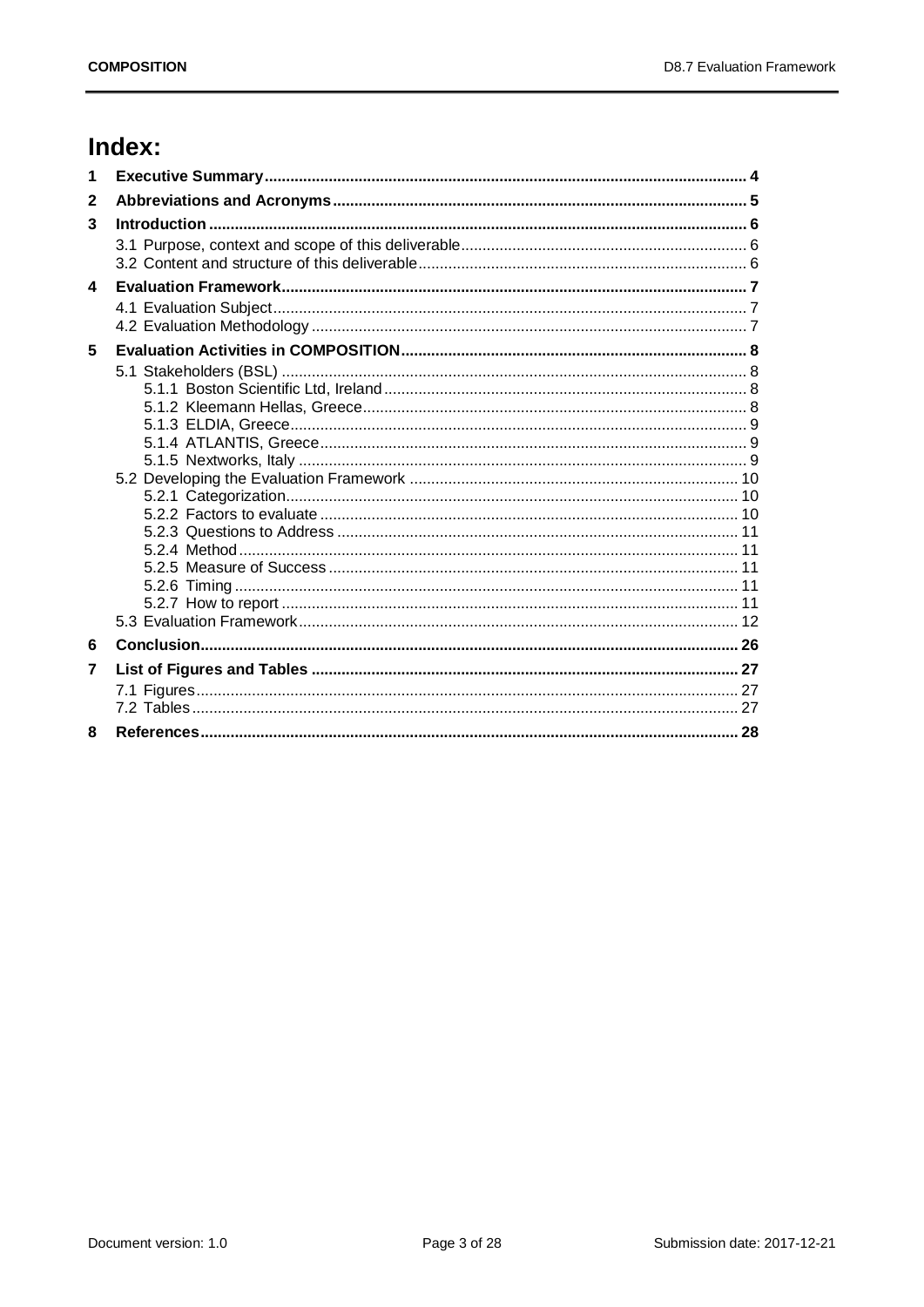## <span id="page-3-0"></span>**1 Executive Summary**

To ensure that the project has a solid successful implementation of creative solutions, this deliverable provides a strong Evaluation Framework that will serve as a baseline for D8.8 Final Evaluation Report of the COMPOSITION Integrated Information Management System (IIMS) platform in M36.

This has been performed by assigning each use case with all relevant KPI's from the DoA. Keeping these KPIs in mind, the relevant questions to be asked, methods to evaluate and measures of success for each use case have been defined. This will be used as a baseline when gathering information, analysing results and reporting findings for the Final Evaluation Report of the COMPOSITION IIMS platform.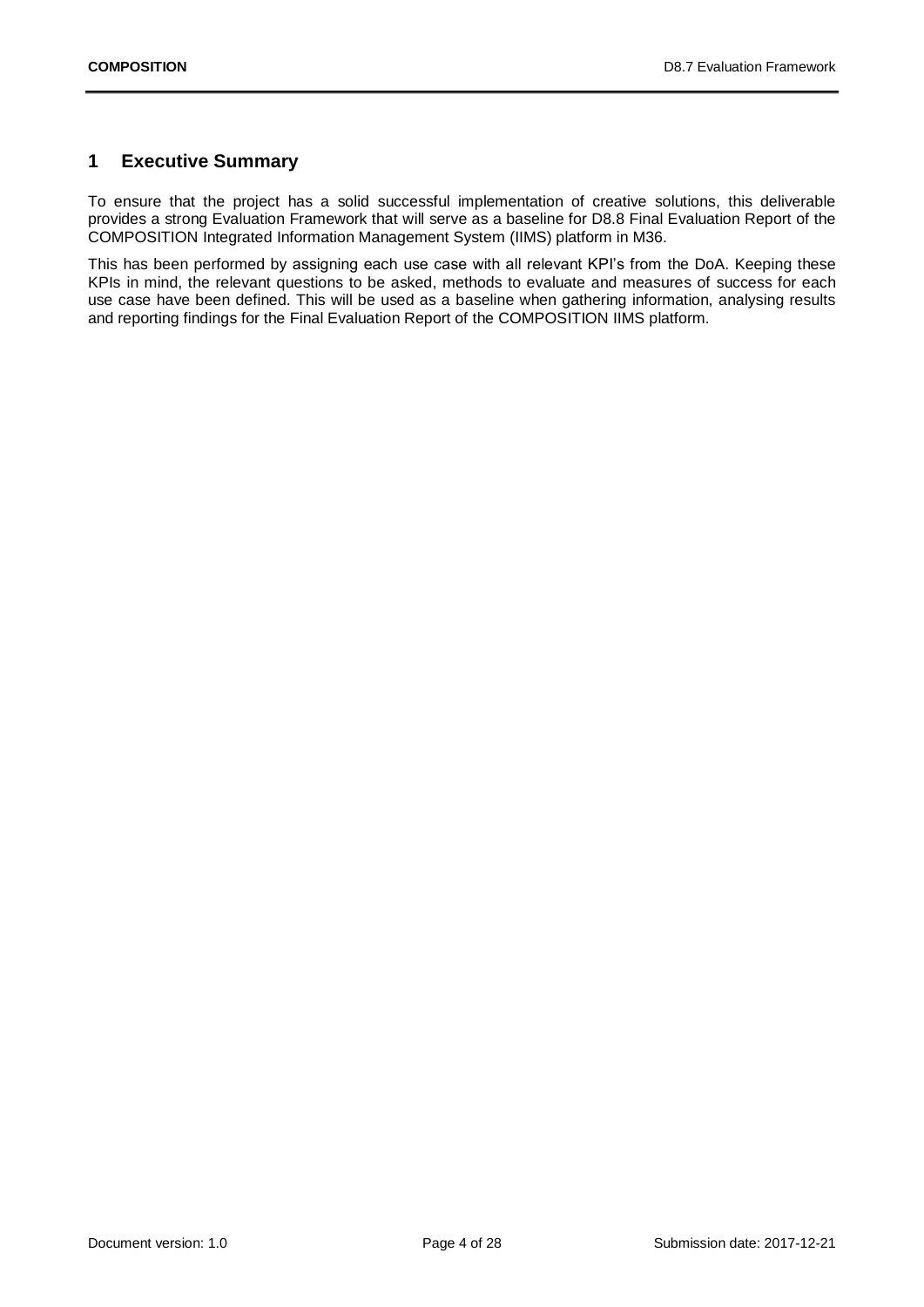## <span id="page-4-1"></span><span id="page-4-0"></span>**2 Abbreviations and Acronyms**

**Table 1: Abbreviations and acronyms used in the deliverable**

|             | <b>Acronym</b> Definition                |
|-------------|------------------------------------------|
| <b>IIMS</b> | Integrated Information Management System |
| DoA         | <b>Description of Action</b>             |
| KPI         | Key Performance Indicator                |
| <b>SMF</b>  | <b>Small to Medium-sized Enterprises</b> |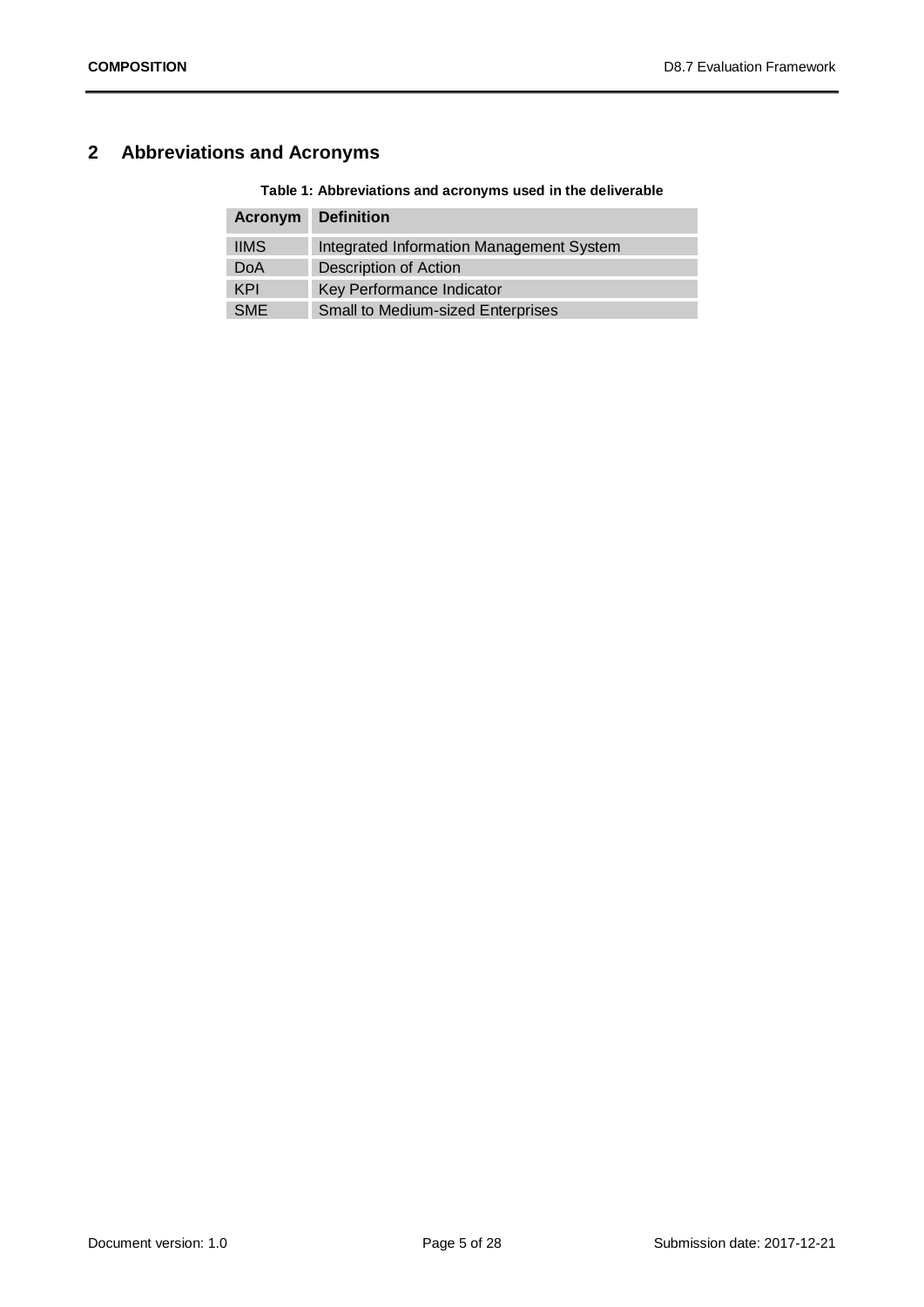## <span id="page-5-0"></span>**3 Introduction**

An evaluation framework will be developed to serve as a baseline for how, when and by whom validation is going to take place and will include definition of appropriate metrics and guidelines (e.g. usability testing questionnaires, observations, etc.) for validation, refinement of the initially defined success criteria, and measurement metrics. The framework will be developed by IN-JET with assistance from BSL, KLE and NXW and documented in D8.7. [Quote from DoA: Subtask 8.4.1: Establishment of an evaluation framework]

#### <span id="page-5-1"></span>**3.1 Purpose, context and scope of this deliverable**

The purpose of this deliverable is to provide a Framework to achieve COMPOSITION Technical Objective 3.1: implement, demonstrate and validate the COMPOSITION operating system in two multi-sided pilots. As proof-of-concept, the COMPOSITION IIMS will be implemented, demonstrated and validated in two multisided pilots that show the modularity, scalability and re-configurability of the platform across multiple application domains. The first pilot in the biomedical device domain focuses on the integrated information management system in a multi-sided manufacturing process within one company. The second pilot concentrates on the interaction between different companies using the COMPOSITION ecosystem with the agent-based marketplace for collaboration, optimising logistics and other inter-factory processes.

#### <span id="page-5-2"></span>**3.2 Content and structure of this deliverable**

Section 4 describes the aim of the Evaluation Frameworks and outlines the six steps involved in effective evaluation. Section 5 then progresses into performing the first three steps of the "Six Steps to Effective Evaluation" (Glenaffric, 2007). This deliverable has been structured around these first three steps. This is performed by describing our stakeholders and their involvement in the project (Section [5.1\)](#page-7-1), outlining the projects user-driven requirements and performance related KPIs and how they will be evaluated (Section [5.2\)](#page-9-0), and designing the evaluation (Section [5.3\)](#page-11-0). The final three steps of the "Six Steps to Effective Evaluation" will be performed in D8.8 Final Evaluation Report of the COMPOSITION IIMS platform in M36.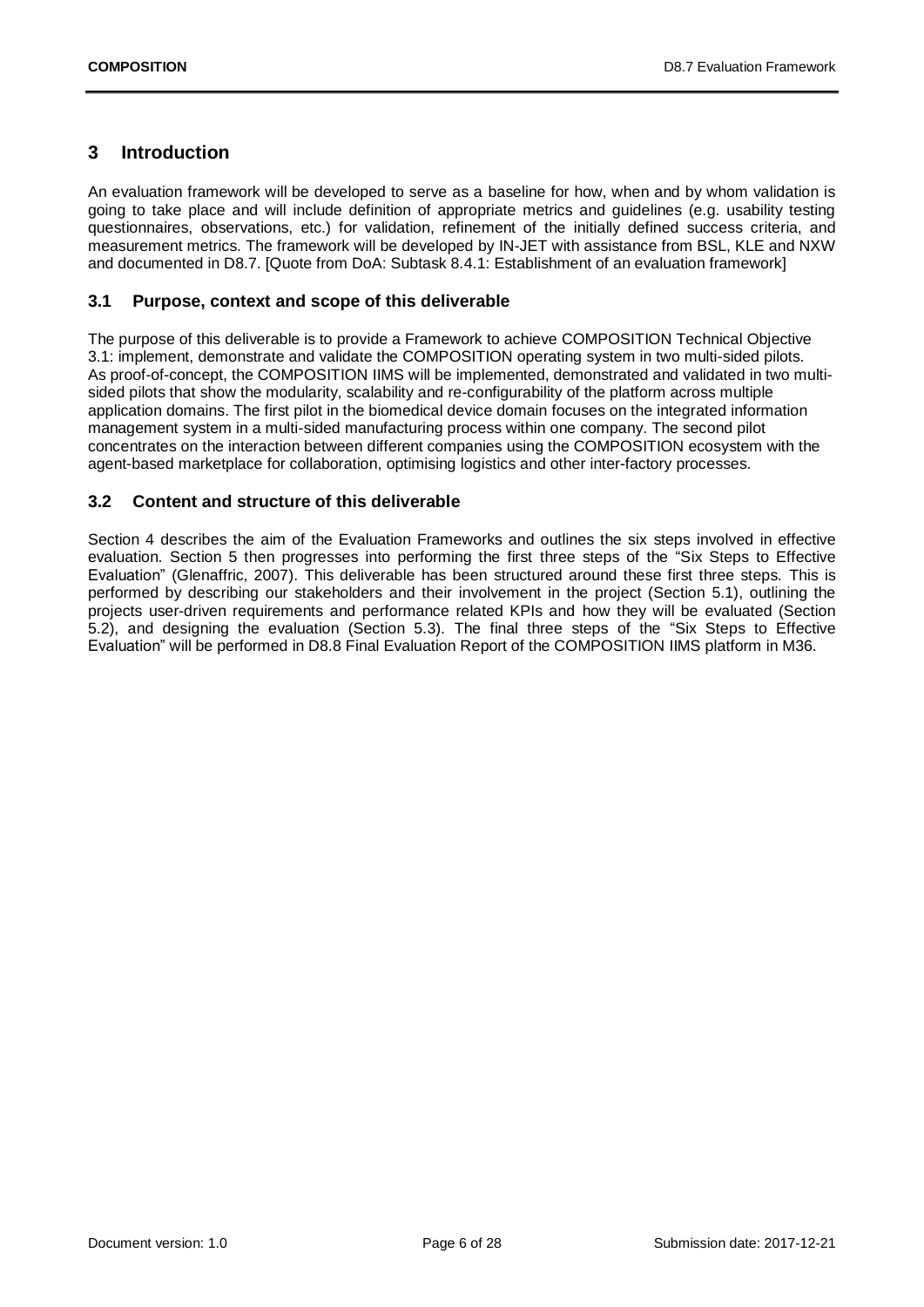## <span id="page-6-0"></span>**4 Evaluation Framework**

#### <span id="page-6-1"></span>**4.1 Evaluation Subject**

The evaluation subject aligns with COMPOSITION Strategic Objective 3: Demonstrate and validate reference implementations of the full COMPOSITION ecosystem in real value and supply chains to foster take-up and re-use at European level.

The COMPOSITION platform and components will be validated against a full set of user-driven requirements and performance related KPIs. The impact on business ecosystems and competitiveness of enterprises will be evaluated. Furthermore, its market impact related to vendor relationships and involvement of especially SMEs will be assessed.

#### <span id="page-6-2"></span>**4.2 Evaluation Methodology**

The COMPOSITION evaluation plan will be adapted from "Six Steps to Effective Evaluation" by Glenaffric (Glenaffric, 2007), with the present Framework embracing the first three steps.



#### **Figure 1: The Six Step approach to effective evaluation (Glenaffric, 2007)**

- <span id="page-6-3"></span>• **Step 1** – Identify Stakeholders
- **Step 2** Describe Project and Understand Programme
- **Step 3** Design Evaluation
- **Step 4** Gather Evidence
- **Step 5** Analyse Results
- **Step 6** Report Findings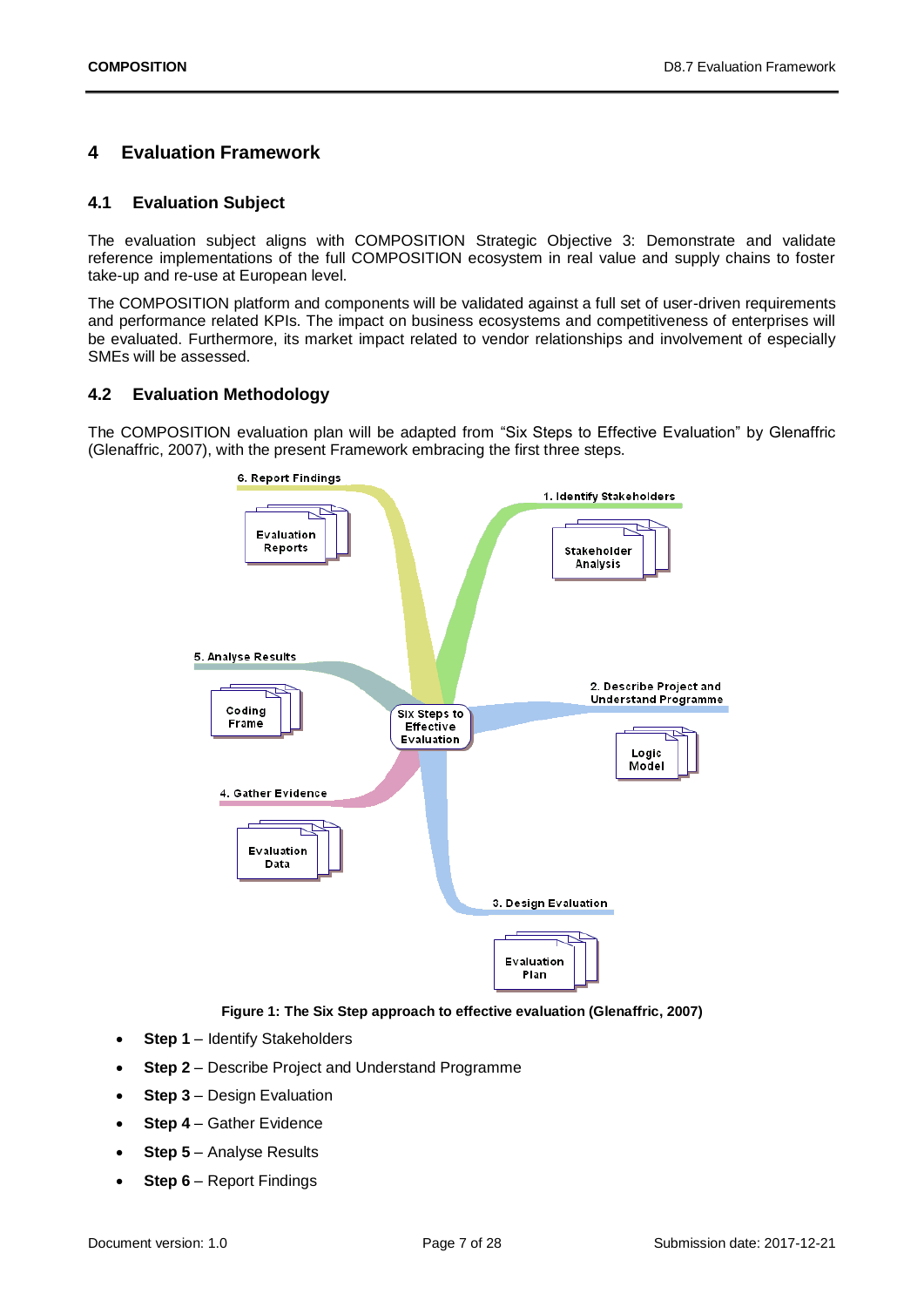## <span id="page-7-0"></span>**5 Evaluation Activities in COMPOSITION**

### <span id="page-7-1"></span>**5.1 Stakeholders (BSL)**

Five use case pilots will be implemented to demonstrate and evaluate the COMPOSITION eco-system based on two different approaches: Value-Chain/Intra-Factory approach and Supply Chain/Inter-Factory approach. Two pilots, Boston Scientific Ltd and Kleeman Hellas, will focus on the Value-Chain/Intra-Factory approach. Four pilots, Kleemann, ELDIA, ATLANTIS and NXW, will focus on the Supply Chain/Inter-Factory approach. Section [5.1.1](#page-7-2) to Section [5.1.5](#page-8-2) describes the five pilot parties and their involvement in COMPOSITION.

#### <span id="page-7-2"></span>**5.1.1 Boston Scientific Ltd, Ireland**

Boston Scientific is one of the largest medical device companies in the world with over 23,000 employees worldwide. Boston Scientific Limited (BSL) in Clonmel, Ireland is the largest in terms of Value of Production in the Boston Scientific network of plants. BSL will run the Value Chain/Intrafactory pilot in the COMPOSITION project.

BSL manufactures Pulse Generators (Pacemakers, Implantable Cardiac Defibrillators). Currently the manufacturing process is a 'non-intelligent' fragmented process. Manufacturing is performed in production steps which have little or no upstream/downstream communication other than Manufacturing Execution system (MES) traceability. This verifies completion of the previous process step through review of traceable information, and some localized intelligent systems which can determine that the correct product recipe is active and that the equipment set is at production status. Real-time monitoring of equipment sets is not possible; equipment sets do not perform autonomous decision making and there is no communication between equipment sets or the ability to identify trends/processing issues which may impact downstream processes. Reporting of process yield/ equipment metrics is performed offline using software systems which extract and correlate the data from BSL's MES system.

The future state of the manufacturing processed is envisaged to be a fully integrated intelligent framework which uses an over-riding software management system to allow real-time monitoring of equipment performance/ process performance and has the ability to make autonomous decisions (stop production on identification of trends/ alert when equipment or process goes into alarm state). The future manufacturing line will utilize intelligent software management systems to monitor required metrics, determine build sequence per build plan, recognise incoming product and perform seamless changeover of production recipes and provide a visualization of agreed and required performance metrics.

The BSL pilot will implement specific elements of the COMPOSITION solution to realise the future Front End solution for implantable Printed Circuit Board Assembly (PCBAs)

#### <span id="page-7-3"></span>**5.1.2 Kleemann Hellas, Greece**

Kleemann operates both in the manufacturing and the trading of complete lift systems field. The head offices are based in Kilkis, Northern Greece, with offices and subsidiaries in 15 territories serving more than 100 countries worldwide.

The range of products includes domestic and commercial lift systems, including car parking and multi-storey building lift systems.

For the Value Chain/Intra-Factory Pilot, two departments will be involved; the maintenance department will be responsible for UC-KLE 1 and UC-KLE 3 and the piston-cylinder unit will be responsible for UC-KLE 2. For the Supply Chain/Inter-factory Pilot, which will be deployed at the Kleemann plant in Kilkis and part of it jointly at ELDIA's recycling facilities in Thessaloniki, two departments from the Greek plant will be involved; the maintenance department and the purchasing department will be responsible for UC-KLE 4. The purchasing department will also be responsible for UC-KLE 7.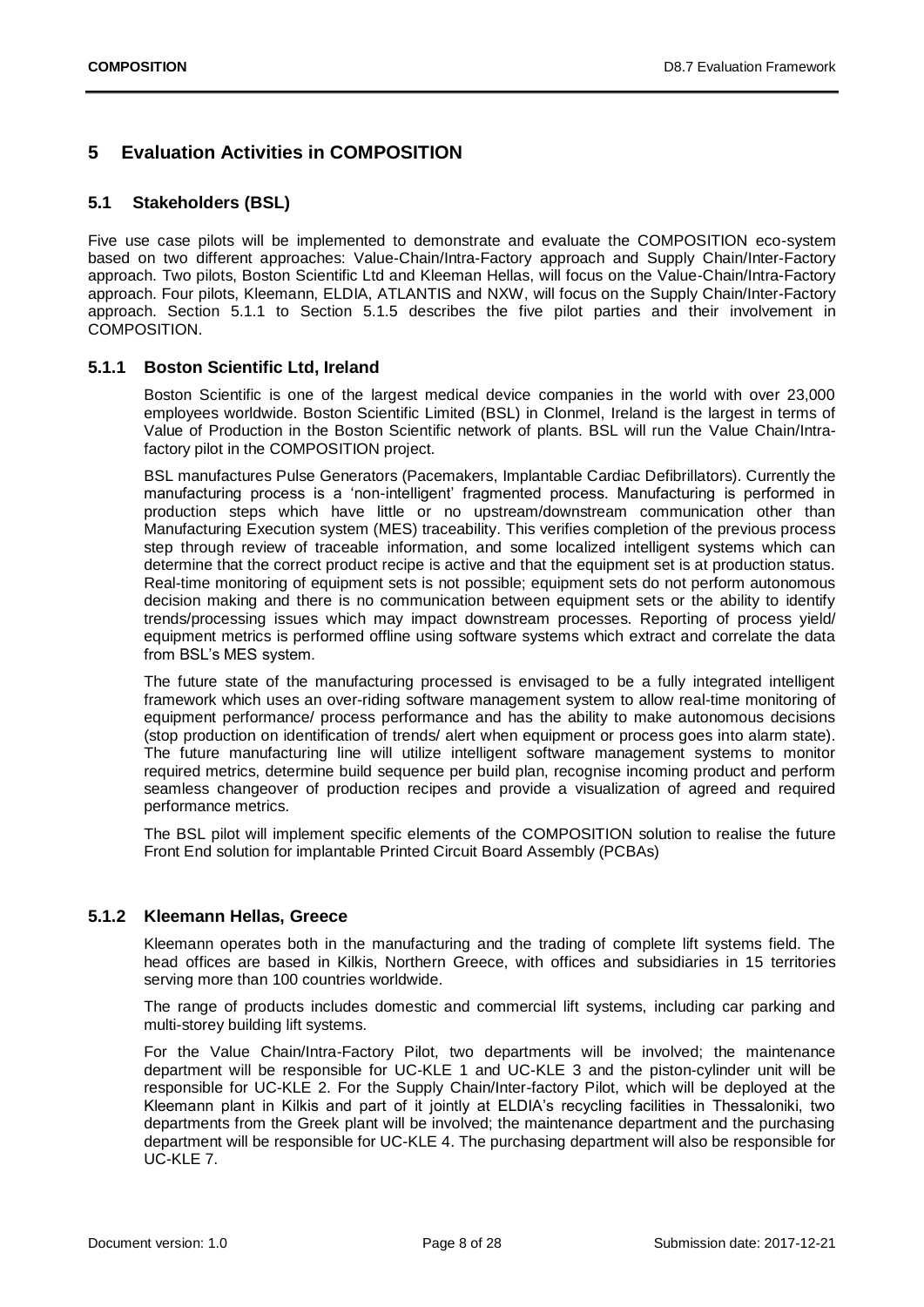#### <span id="page-8-0"></span>**5.1.3 ELDIA, Greece**

ELDIA is the largest waste management company in Northern Greece and one of the leading dealers of recycled materials in Greece. ELDIA offers services providing solutions to solid waste management and disposal issues of industrial and commercial enterprises, local government, or organizations of the broader public sector. ELDIA undertakes the screening of all commercial and industrial waste in order to recover materials (paper, wood, plastics, metal, pallets, and glass) and promote the recycling industries.

The principle under which ELDIA operates and handles waste is in line with what COMPOSITION will apply at the latest stages of the ecosystem development. The ELDIA pilot aims to remove all reusable material from the waste stream and to reduce the amount of waste that is disposed of at the Sanitary Landfill.

Parts of the Supply Chain/Inter-factory Pilot will be deployed jointly at the Kleemann plant in Kilkis and at ELDIA's recycling facilities in Thessaloniki.

#### <span id="page-8-1"></span>**5.1.4 ATLANTIS, Greece**

ATLANTIS Engineering is an SME whose main activities include the support of daily production activities in different factories with simple and advanced manufacturing systems, the organisation and computerisation of maintenance departments, the customised maintenance consulting and training, and asset life cycle optimisation.

ATLANTIS has long standing experience in the industrial manufacturing domain. The expertise of the company is mainly in the decision support for the management and optimisation of production activities and assets' life-cycle, in the design, interconnection and implementation of models and protocols for the manufacturing sector, and in the streamlining of the various maintenance related processes (predictive, condition-based, and reactive).

Parts of the Supply Chain/Inter-factory Pilot will be deployed by ATLANTIS for software upgrade and deployment.

#### <span id="page-8-2"></span>**5.1.5 Nextworks, Italy**

Nextworks, located in Pisa, Italy, is a dynamic SME that operates in the IT and Telecommunications sectors. Nextworks has long-term experience and proved skills in the frameworks of IoT, wireless, access and transport networks, digital video encoding and transport, control and automation, design and development of complex software systems on both traditional and embedded platforms.

Nextworks' role is two-fold: as a pilot in the Supply Chain / intra-factory domain, and as technology and service provider in both the value chain and the supply chain use cases, specifically for factory premises and production line monitoring and management. These services will be provided based on information collected both from the field (production line and BMS), and where possible from other stakeholders' ERP systems. Decisional processes inside the production line will also be supported, enhancing their functionality using professional analysis tools offered by the COMPOSITION marketplace.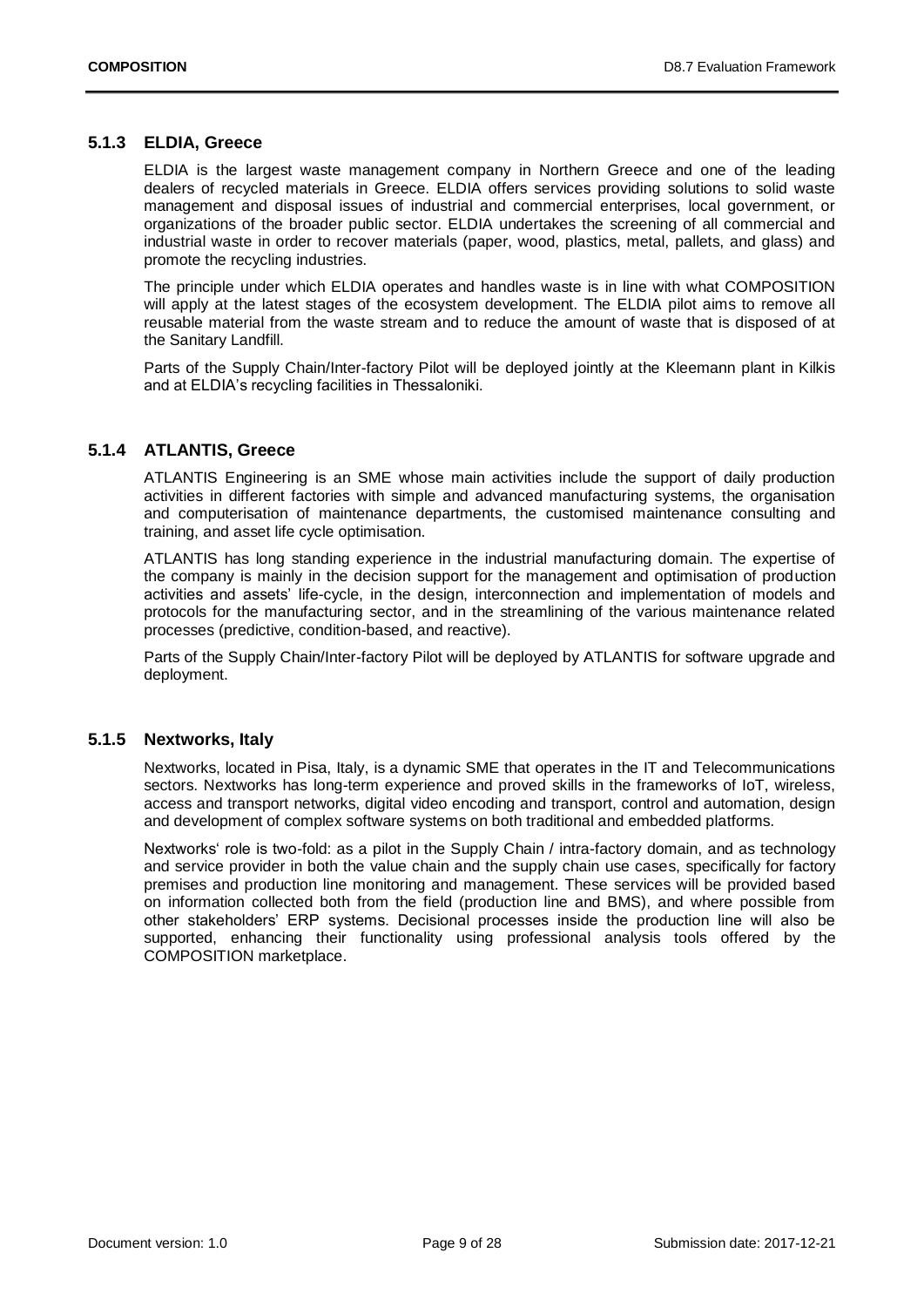## <span id="page-9-0"></span>**5.2 Developing the Evaluation Framework**

This section describes how the overall framework for the evaluation of the COMPOSITION IIMS platform. Evaluation activities for all use cases of the project will take place. In order to achieve this, the evaluation will include the following steps (Glenaffric, 2007):

### <span id="page-9-1"></span>**5.2.1 Categorization**

Each pilot partner will individually evaluate each of their use cases. The categorization will therefore include the following categories:

- UC-BSL-2 Predictive Maintenance
- UC-BSL-5 Equipment Monitoring and Line Visualisation
- UC-BSL-3 Component Tracking
- UC-BSL-7 Automatic Long Term Tracking of High Value Equipment
- UC-BSL-4 Automatic Solder Paste Touch Up
- UC-KLE-2 Delayed Process Step
- UC-KLE-1 Maintenance Decision Support
- UC-KLE-3 Scrap Metal and Recyclable Waste Transportation
- UC-KLE-4 Scrap Metal and Recyclable Material Management
- UC-KLE-7 Ordering Raw Materials
- UC-ELDIA-1 Fill-level Notification
- UC-ATL-1 Selling Software/Consultancy
- UC-ATL-2 Searching for Solutions
- UC-ATL-3 Searching Recommended Solutions
- 
- UC-NXW-1 Decision Support over Marketplace

#### <span id="page-9-2"></span>**5.2.2 Factors to evaluate**

In order to measure the impact of the project a set of well-defined quantifiable KPI's have been defined. These KPI's were established with relevant, quantitative and measurable impacts. The DoA outlined the following KPIs.

#### **Generalised KPIs for the project's impact to productivity increase**

|           | Overall reduction in down-time from failures & bottlenecks   | 15% |
|-----------|--------------------------------------------------------------|-----|
| $\bullet$ | Cost savings for process monitoring                          | 25% |
|           | Reduction of amount of non-critical spare parts availability | 10% |
|           | Reduction in cycle-times from process monitoring & behaviour | 10% |
| $\bullet$ | Better interaction with the suppliers, recycling companies   | 10% |
| $\bullet$ | Cost improvements from improved process monitoring           | 25% |
| $\bullet$ | Improvement in manufacturing quality                         | 5%  |
| $\bullet$ | Reduction of order-to-delivery time and shipping costs       | 10% |
|           | Reduction in scrap and repair costs                          | 50% |

#### **Generalised KPIs for reductions in the effort for integration or reconfiguration**

- Total reduction in the efforts for integration or reconfiguration 30%
- Improvement of non-effective procedures with decentralisation 20%
- Reduction in time for optimisation of products/services 10%

#### **Generalised KPIs for improved reaction to market changes**

• Improvement in time-to-market ability 15%

Each use case will be evaluated using the relevant KPI's from the list above.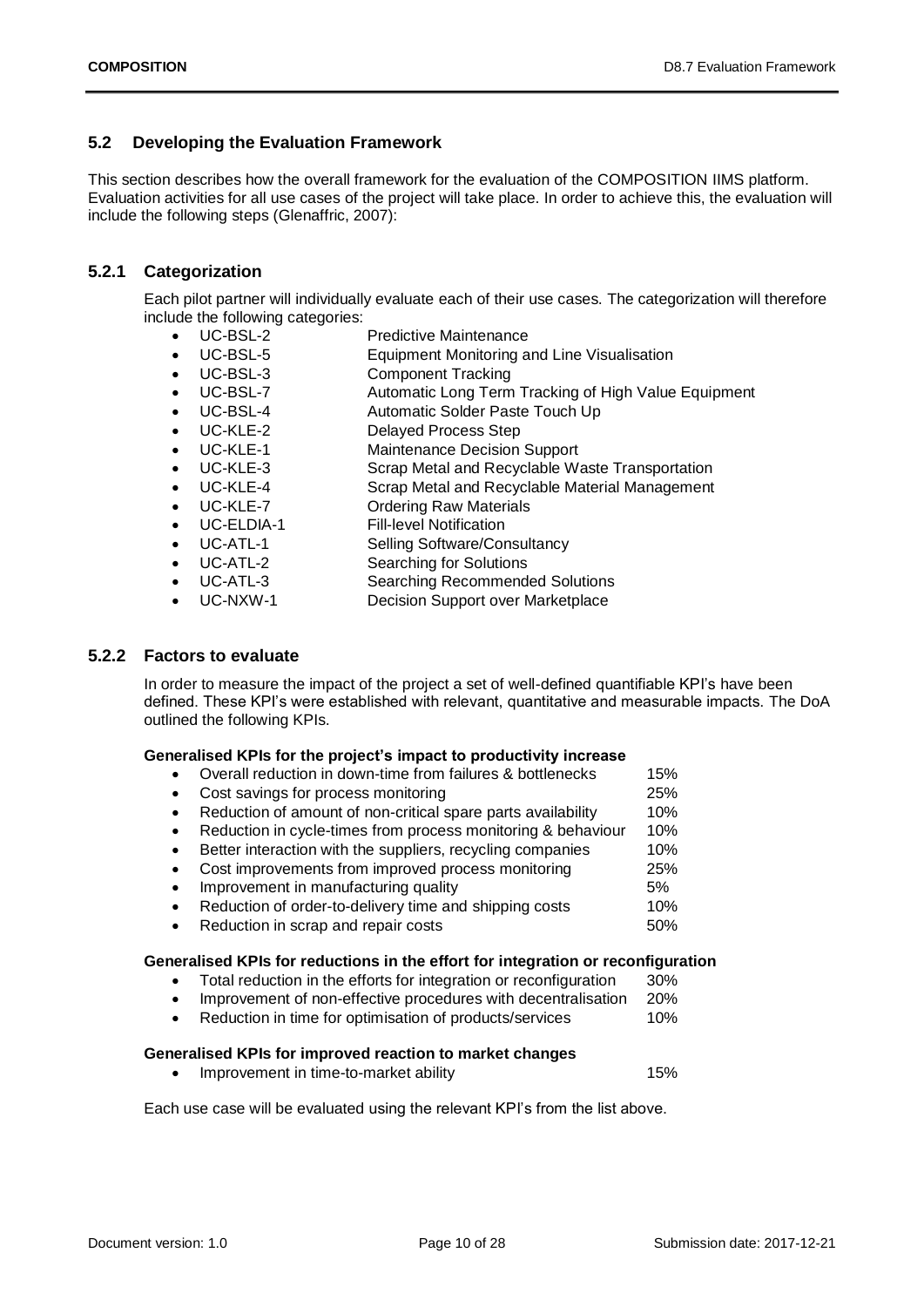#### <span id="page-10-0"></span>**5.2.3 Questions to Address**

In order to evaluate if these KPI's have been met one or more questions will be asked (the five E's). These questions will aid in the determination of whether the specific aim/objective of each use case has been achieved:

- 1. Efficacy Does the use case work?
- 2. Efficiency Is the use case achieved in the most effective way?
- 3. Elegance Is the use case implemented in an aesthetically pleasing manner?
- 4. Effectiveness Does it achieve its long term goals?
- 5. Ethicality Is it the moral thing to do?

#### <span id="page-10-1"></span>**5.2.4 Method**

Quantitative and qualitative data will be gathered through a combination of questionnaires, interviews, telco's and workshops.

#### <span id="page-10-2"></span>**5.2.5 Measure of Success**

The information gathered will then be used as indication of weather each use case has achieved its goals and therefore whether the project as a whole was a success.

#### <span id="page-10-3"></span>**5.2.6 Timing**

This section will outline who is involved in each specific objective. It will also estimate when each objective will be achieved. The predicted time will be based on estimations only and may change as the project progresses. The aim of this section is to try to ensure all objectives are met before the end of the project.

#### <span id="page-10-4"></span>**5.2.7 How to report**

This section outlines where the results and data will be represented, analysed and documented. Deliverable 8.8 will include all results from the concluding validation and evaluation with the final pilot trials. This deliverable will then compare the results derived from the two pilots and combine results in a common pilot evaluation report.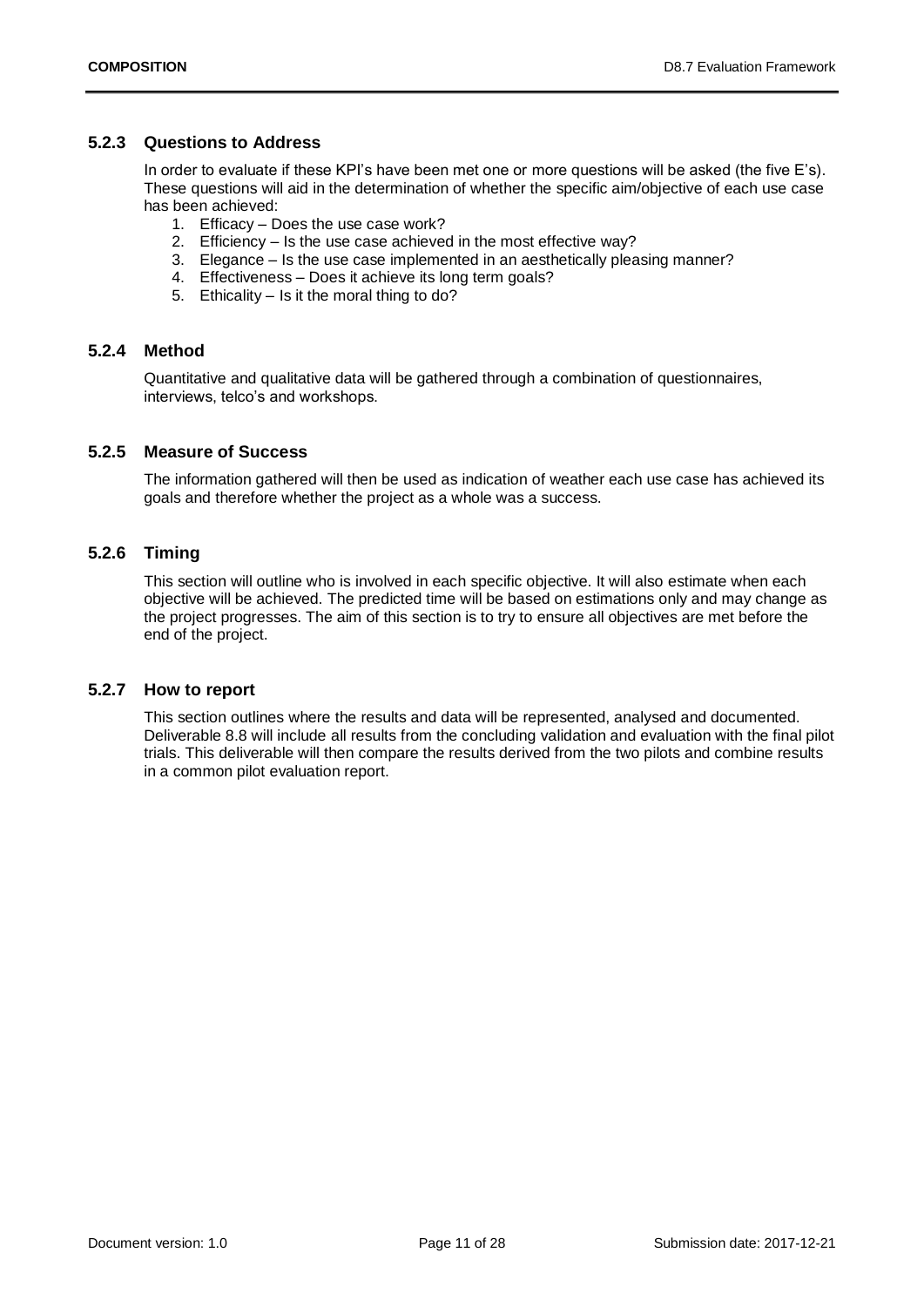## **5.3 Evaluation Framework**

<span id="page-11-0"></span>

| <b>User Case</b>                      | <b>Factor to evaluate</b><br>(Relevant KPI's)                                                                                                                                                                                                                                                                                                                                                        | <b>Question to Address</b>                                                                                                                                                                                                                                                                                                                                                                                                                                                                                                                                                                                                                                                                                                                                                                         | Method(s)                                                                                                                                                                                                                                                                                                                                                                                                                                                                                                                                                                                                                                                                                                                                                                       | <b>Measure of</b><br><b>Success</b>                                                                                                                                                                                                                                                                                                                                                                                                 | <b>Timing</b>                                                                                                       | How to<br>report         |
|---------------------------------------|------------------------------------------------------------------------------------------------------------------------------------------------------------------------------------------------------------------------------------------------------------------------------------------------------------------------------------------------------------------------------------------------------|----------------------------------------------------------------------------------------------------------------------------------------------------------------------------------------------------------------------------------------------------------------------------------------------------------------------------------------------------------------------------------------------------------------------------------------------------------------------------------------------------------------------------------------------------------------------------------------------------------------------------------------------------------------------------------------------------------------------------------------------------------------------------------------------------|---------------------------------------------------------------------------------------------------------------------------------------------------------------------------------------------------------------------------------------------------------------------------------------------------------------------------------------------------------------------------------------------------------------------------------------------------------------------------------------------------------------------------------------------------------------------------------------------------------------------------------------------------------------------------------------------------------------------------------------------------------------------------------|-------------------------------------------------------------------------------------------------------------------------------------------------------------------------------------------------------------------------------------------------------------------------------------------------------------------------------------------------------------------------------------------------------------------------------------|---------------------------------------------------------------------------------------------------------------------|--------------------------|
| UC-BSL-2<br>Predictive<br>Maintenance | 1. Overall reduction<br>in down-time from<br>failures &<br>bottlenecks<br>2. Cost savings for<br>process monitoring<br>3. Reduction in<br>cycle-times from<br>process monitoring<br>& behaviour<br>4. Reduction in<br>scrap and repair<br>costs<br>5. Total reduction in<br>the efforts for<br>integration or<br>reconfiguration<br>6. Reduction in time<br>for optimisation of<br>products/services | Efficacy<br>Are all motor breakdowns successfully detected<br>before motor stops working?<br>Efficiency<br>Is there a reduction in the number of<br>breakdowns?<br>Are the right people getting the right message in<br>time?<br>Are the relevant people reacting to messages?<br>Are they performing repair in an effective<br>manner in order to reduce downtime?<br>Elegance<br>Does the method of communication to relevant<br>workers work well? Do people get messages in<br>time? Do they react in time? Does the process<br>flow smoothly?<br><b>Effectiveness</b><br>Is there a reduction in maintenance costs due to<br>early detection of breakdowns?<br>Is there a reduction is scrap associated with<br>oven failure?<br>Ethicality<br>Are all involved personal happy with use case? | Primary: Questionnaire<br>Questionnaire pre-installation of<br>system enquiring about<br>• Production time<br>• Downtime associated with oven<br>failure<br>• Cost of maintenance<br>• Cost of scrap associate with<br>oven failure<br>Re-circulate the same<br>questionnaire following the<br>introduction of use case<br>• Has production time improved?<br>• Is it now easier/quicker for the<br>appropriate person to perform<br>repairs?<br>• How much the system reduced<br>maintenance costs?<br>• Does the introduction of the<br>system reduce the scrap<br>associated with oven failure?<br>Secondary: Workshop/Interview<br>Workshop with potential<br>participants (e.g. technicians,<br>process owners) to identify<br>differences of interests among<br>employees | 1. Reduction in<br>downtime<br>associated<br>with motor<br>failure<br>2. Difference<br>in cost of<br>maintenance<br>3. Change in<br>production<br>time due to<br>less<br>motor/oven<br>failures<br>4. Difference<br>in cost of<br>scrap<br>associated<br>with oven<br>failure<br>5. Reduction in<br>time to get the<br>motors<br>repaired/get<br>the repair job<br>done<br>6. Reduction in<br>time to get the<br>motors<br>repaired | Estimated<br>delivery: M36<br>Involved<br>Partners:<br>$\bullet$ BSL<br>• Tyndall<br>$\bullet$ NXW<br>$\bullet$ FIT | D8.8 Final<br>Evaluation |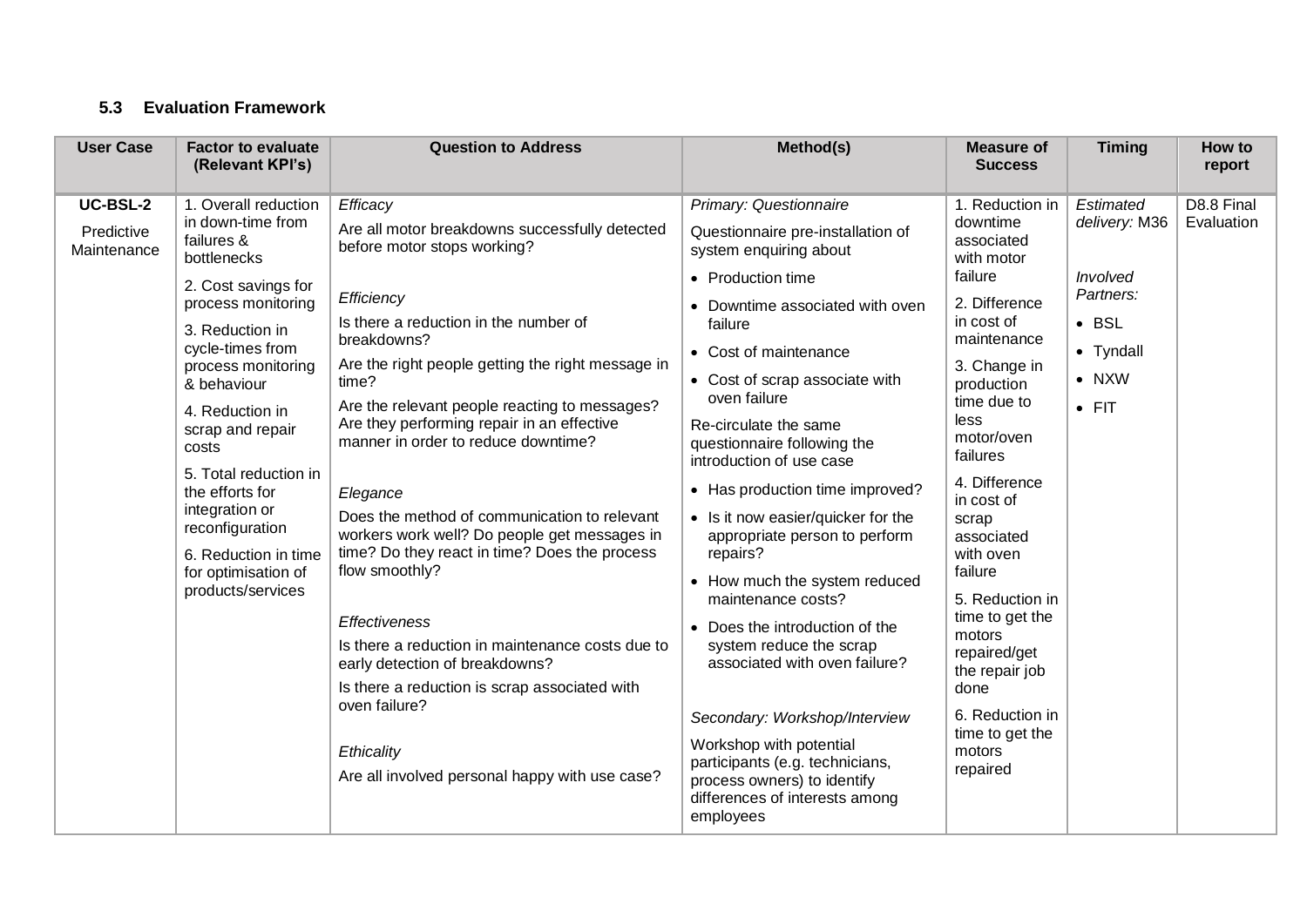| UC-BSL-5                    | 1. Overall reduction                                                                                                                                                                                                                                                                                                                                           | Efficacy                                                                                                                                                                                                                                                                                                                                                                                                                                                                                                                                                                                                                                                                                                                                        | Primary: Questionnaire                                                                                                                                                                                                                                                                                                                                                                                                                                                                                                                                                                                                                                                                                                                                                                          | 1. Reduction in                                                                                                                                                                                                                                                                                                                                                                                                                                                                              | Estimated                                               | D8.8 Final |
|-----------------------------|----------------------------------------------------------------------------------------------------------------------------------------------------------------------------------------------------------------------------------------------------------------------------------------------------------------------------------------------------------------|-------------------------------------------------------------------------------------------------------------------------------------------------------------------------------------------------------------------------------------------------------------------------------------------------------------------------------------------------------------------------------------------------------------------------------------------------------------------------------------------------------------------------------------------------------------------------------------------------------------------------------------------------------------------------------------------------------------------------------------------------|-------------------------------------------------------------------------------------------------------------------------------------------------------------------------------------------------------------------------------------------------------------------------------------------------------------------------------------------------------------------------------------------------------------------------------------------------------------------------------------------------------------------------------------------------------------------------------------------------------------------------------------------------------------------------------------------------------------------------------------------------------------------------------------------------|----------------------------------------------------------------------------------------------------------------------------------------------------------------------------------------------------------------------------------------------------------------------------------------------------------------------------------------------------------------------------------------------------------------------------------------------------------------------------------------------|---------------------------------------------------------|------------|
| Equipment<br>Monitoring and | in down-time from<br>failures &                                                                                                                                                                                                                                                                                                                                | Does the line visualisation give a good/accurate<br>overview of the line?                                                                                                                                                                                                                                                                                                                                                                                                                                                                                                                                                                                                                                                                       | Questionnaire pre installation of<br>system enquiring about                                                                                                                                                                                                                                                                                                                                                                                                                                                                                                                                                                                                                                                                                                                                     | downtime<br>associated                                                                                                                                                                                                                                                                                                                                                                                                                                                                       | delivery: M36                                           | Evaluation |
| Line<br>Visualisation       | bottlenecks<br>2. Reduction in<br>cycle-times from<br>process monitoring<br>& behaviour<br>3. Cost<br>improvements from<br>improved process<br>monitoring<br>4. Reduction in<br>scrap and repair<br>costs<br>5. Total reduction in<br>the efforts for<br>integration or<br>reconfiguration<br>6. Reduction in time<br>for optimisation of<br>products/services | Is there a reduction in downtime due to early<br>detection of equipment status change?<br>Do relevant personnel get appropriate<br>notifications when equipment status changes?<br>Is the equipment status of each piece of<br>equipment accurately displayed?<br>Is the status in real time?<br>Efficiency<br>Do relevant personnel get appropriate<br>notifications when equipment status changes?<br>Is there a reduction in cost associated with scrap<br>due to equipment issues?<br>Elegance<br>Is the line visualisation display aesthetically<br>pleasing?<br><b>Effectiveness</b><br>Could this use case be rolled out on all lines<br>through factory?<br>Ethicality<br>Are all involved personal/workers happy with the<br>use case? | • Production time<br>• Downtime<br>• Cost of maintenance<br>• Cost of scrap<br>Re-circulate the same<br>questionnaire following the<br>introduction of the predictive<br>maintenance.<br>• Has production time improved?<br>• Has downtime improved? Is it<br>easier/quicker for appropriate<br>person to perform repairs? Is<br>downtime prevented by more<br>attentive monitoring of line due to<br>improved visualisation?<br>• How much the system reduced<br>maintenance costs?<br>• Does the introduction of the<br>system reduce the cost of scrap<br>due to quicker reaction times?<br>Secondary: Workshop/Interview<br>Workshop with potential<br>participants (e.g. area supervisors,<br>product builders, process owners)<br>to identify differences of interests<br>among employees | with early<br>detection of<br>equipment<br>status change<br>2. Change in<br>product<br>production<br>time due to<br>quicker<br>reaction to<br>tower lights<br>3. Difference<br>in cost of<br>maintenance/<br>production<br>4. Difference<br>in scrap<br>associated<br>with<br>equipment<br>downtime/<br>downtime<br>associated<br>with delayed<br>reaction<br>5. Reduction in<br>time<br>associated<br>with getting<br>someone to<br>repair problem<br>6. Reduction in<br>time<br>associated | Involved<br>Partners:<br>$\bullet$ BSL<br>$\bullet$ NXW |            |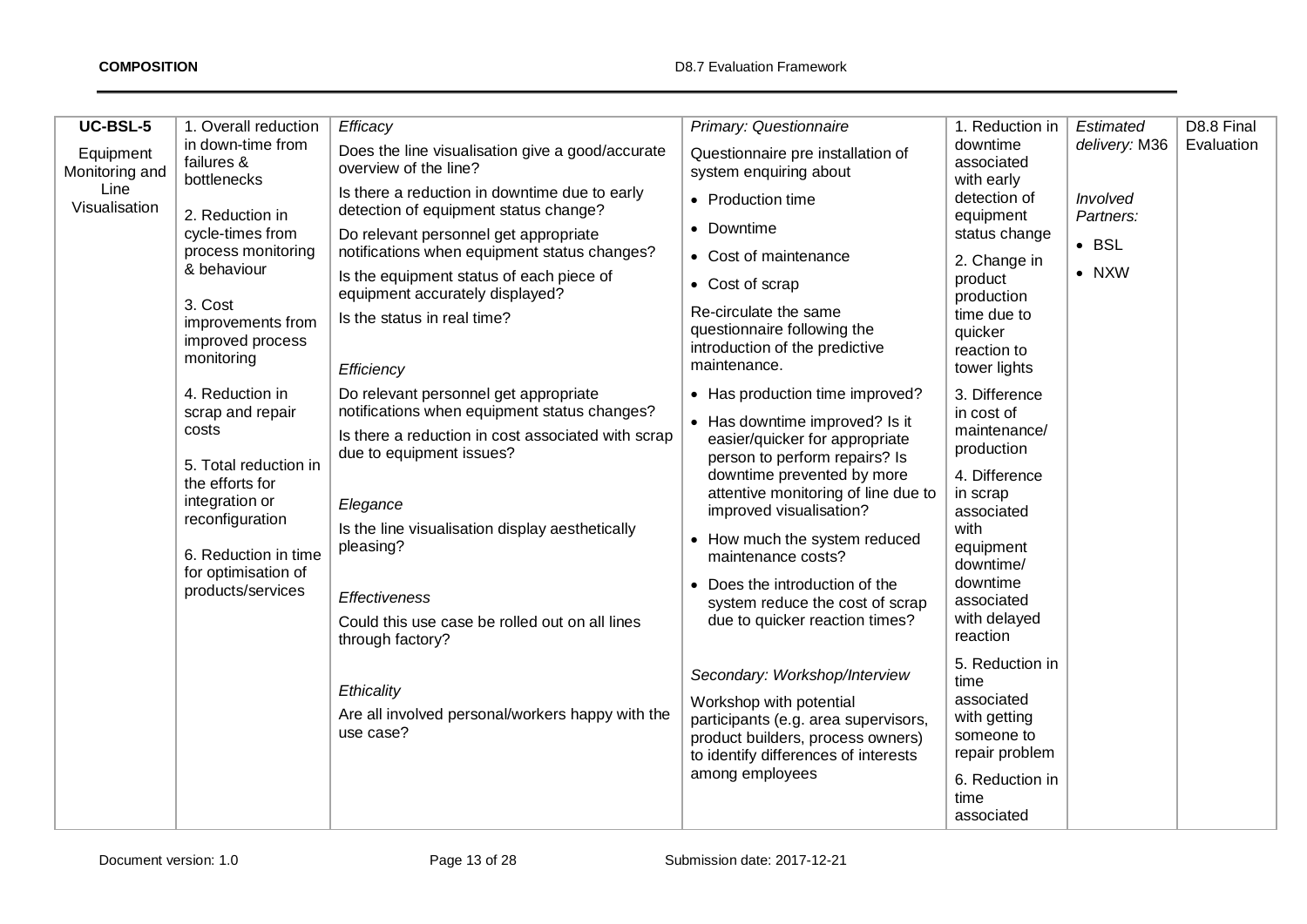|                                                                                                                     |                                                                                                                                                                                                          |                                                                                                                                                                                                                                                                                                                                                                                                                                                                                                                                    |                                                                                                                                                                                                                                                                                                                                                                                                                                                                                                                                                                                 | with getting<br>someone to<br>repair problem                                                                                                                                                                                                              |                                                                             |                          |
|---------------------------------------------------------------------------------------------------------------------|----------------------------------------------------------------------------------------------------------------------------------------------------------------------------------------------------------|------------------------------------------------------------------------------------------------------------------------------------------------------------------------------------------------------------------------------------------------------------------------------------------------------------------------------------------------------------------------------------------------------------------------------------------------------------------------------------------------------------------------------------|---------------------------------------------------------------------------------------------------------------------------------------------------------------------------------------------------------------------------------------------------------------------------------------------------------------------------------------------------------------------------------------------------------------------------------------------------------------------------------------------------------------------------------------------------------------------------------|-----------------------------------------------------------------------------------------------------------------------------------------------------------------------------------------------------------------------------------------------------------|-----------------------------------------------------------------------------|--------------------------|
| UC-BSL-3                                                                                                            | 1. Cost                                                                                                                                                                                                  | Efficacy                                                                                                                                                                                                                                                                                                                                                                                                                                                                                                                           | Primary: Questionnaire                                                                                                                                                                                                                                                                                                                                                                                                                                                                                                                                                          | 1. Difference                                                                                                                                                                                                                                             | Estimated                                                                   | D8.8 Final               |
| &<br><b>UC-BSL-7</b><br>Component<br>Tracking<br>&<br>Automatic long<br>term tracking<br>of high value<br>equipment | improvements from<br>improved process<br>monitoring<br>2. Total reduction in<br>the efforts for<br>integration or<br>reconfiguration<br>3. Reduction in time<br>for optimisation of<br>products/services | Can all pieces of equipment, which have been<br>removed from the normal production path, be<br>easily accessed on demand?<br>Efficiency<br>Is there a reduction in downtime due to less lost<br>equipment?<br>Elegance<br>Does the method of communication to relevant<br>workers work well? Is it displayed / recorded on<br>the visualisation screen in an appropriate<br>manner?<br><b>Effectiveness</b><br>Is there a reduction in missing components?<br>Is there a reduction in time/cost associated with<br>lost equipment? | Questionnaire pre installation of<br>system enquiring about<br>• Cost associated with lost<br>equipment / material<br>• Downtime associated with<br>missing equipment<br>Re-circulate the same<br>questionnaire following the<br>introduction of the predictive<br>maintenance.<br>• Has the introduction of the<br>system reduced cost associated<br>with lost equipment?<br>• Has production time improved?<br>Has downtime improved? Is it<br>easier/quicker to find missing<br>equipment? Is it more or less<br>work to tag the equipment?<br>Secondary: Workshop/Interview | in cost<br>associated<br>with reduction<br>in lost<br>material/<br>equipment<br>2. Reduction in<br>time<br>associated<br>with searching<br>for lost<br>material/<br>equipment<br>3. Reduction in<br>labour hours<br>searching for<br>missing<br>equipment | delivery: M36<br><b>Involved</b><br>Partners:<br>$\bullet$ BSL<br>• Tyndall | Evaluation               |
| UC-BSL-4<br>Automatic                                                                                               | 1. Cost savings for<br>process monitoring                                                                                                                                                                | Ethicality<br>Are all involved personal/workers happy with the<br>use case?<br>Efficacy<br>Can dispense system automatically dispense                                                                                                                                                                                                                                                                                                                                                                                              | Workshop with potential<br>participants (e.g. product builders)<br>to identify differences of interests<br>among employees<br>Secondary: Workshop/Interview<br>Workshop with potential                                                                                                                                                                                                                                                                                                                                                                                          | 1. Reduction in<br>time                                                                                                                                                                                                                                   | Estimated<br>delivery: M36                                                  | D8.8 Final<br>Evaluation |
| <b>Solder Paste</b>                                                                                                 | 2. Reduction in                                                                                                                                                                                          | paste on correct pad as identified by SPI?                                                                                                                                                                                                                                                                                                                                                                                                                                                                                         | participants to identify differences                                                                                                                                                                                                                                                                                                                                                                                                                                                                                                                                            | associated<br>with manual                                                                                                                                                                                                                                 |                                                                             |                          |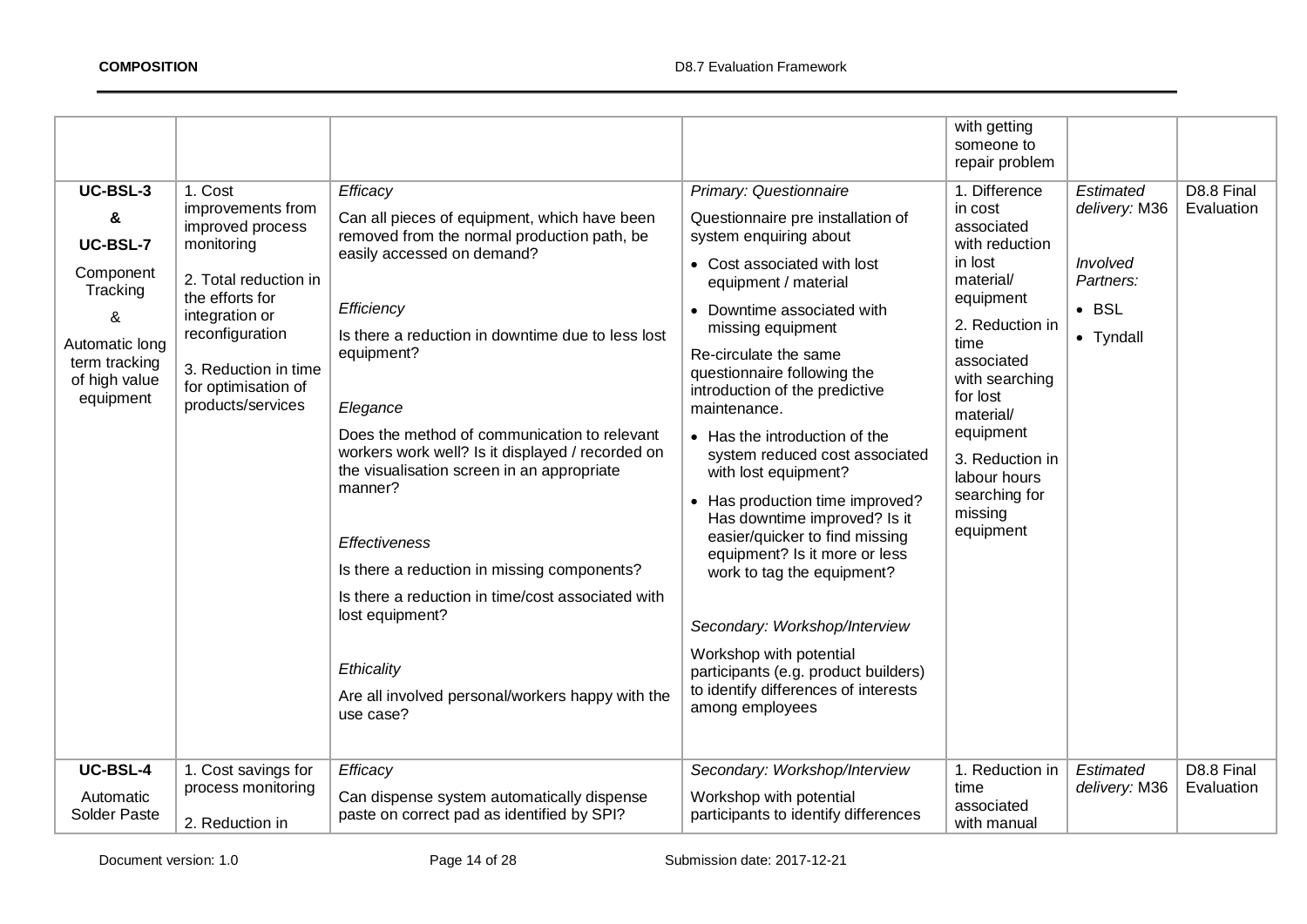| Touch Up                                   | cycle-times from<br>process monitoring<br>& behaviour<br>3. Improvement in<br>manufacturing<br>quality<br>4. Total reduction in<br>the efforts for<br>integration or<br>reconfiguration /<br>Reduction in time<br>for optimisation of<br>products/services | Efficiency<br>Is there a reduction in cycle time due to less<br>rework?<br>Elegance<br>Does this process reduce/get rid of the need for<br>manual labour?<br><b>Effectiveness</b><br>Does it top up the pad effectively every time?<br>Does it reduce manual hours / cycle time?<br>Ethicality<br>Are all involved personal/workers happy with the<br>use case? | of interests among employees.<br>• Would they prefer to do the top<br>up themselves?<br>• Do they think it would save time?                                                                                                                                                                                                                         | work hours<br>2. Reduction in<br>cycle time<br>3. Reduction in<br>false rework<br>time<br>4. Reduction in<br>time spent on<br>rework-<br>moving the<br>PCBA of the<br>line, topping it<br>up and putting<br>it back into<br>production -<br>machine will<br>automatically<br>do this at a<br>much quicker<br>speed | Involved<br>Partners:<br>$\bullet$ BSL                               |                          |
|--------------------------------------------|------------------------------------------------------------------------------------------------------------------------------------------------------------------------------------------------------------------------------------------------------------|-----------------------------------------------------------------------------------------------------------------------------------------------------------------------------------------------------------------------------------------------------------------------------------------------------------------------------------------------------------------|-----------------------------------------------------------------------------------------------------------------------------------------------------------------------------------------------------------------------------------------------------------------------------------------------------------------------------------------------------|--------------------------------------------------------------------------------------------------------------------------------------------------------------------------------------------------------------------------------------------------------------------------------------------------------------------|----------------------------------------------------------------------|--------------------------|
| <b>UC-KLE-2</b><br>Delayed<br>Process Step | 1. Reduction of<br>bottlenecks<br>2. Cost savings<br>from process<br>monitoring<br>3. Increase of<br>productivity in<br>production lines                                                                                                                   | Efficacy<br>Are all bottlenecks successfully detected in the<br>specific workstations?<br>Efficiency<br>Is there a<br>reduction in the number of<br>bottlenecks?<br>Are the right people getting the right message in<br>time?<br>Are the relevant people reacting to messages?                                                                                 | Secondary: Workshop/Interview<br>Workshop with production manager<br>and production supervisor to<br>identify critical issues regarding the<br>operation of the system.<br>• Do they think the identification of<br>bottlenecks by COMPOSITION<br>saves time and optimises the<br>production?<br>• Keep track of internal customer<br>satisfaction. | 1. Reduction<br>of bottlenecks<br>2. Reduction<br>of bottleneck<br>costs<br>associated<br>with<br>productivity                                                                                                                                                                                                     | Estimated<br>delivery: M36<br>Involved<br>Partners:<br>$\bullet$ KLE | D8.8 Final<br>Evaluation |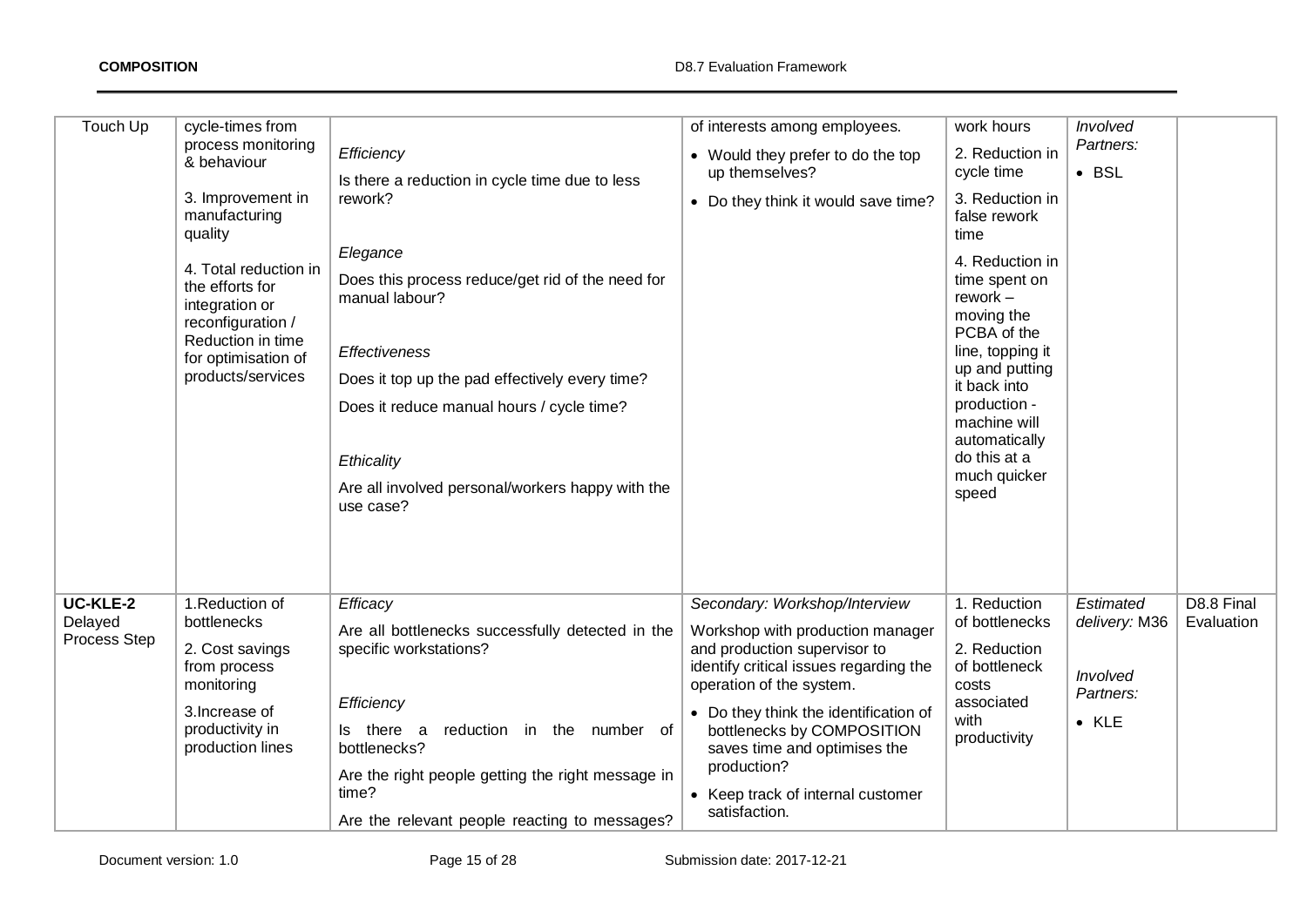|                                                       |                                                                                           | Are they performing changes in the production<br>programme in an effective manner in order to<br>reduce bottlenecks?                                                                                           | • Keep track of cost savings.<br>• Keep track of productivity data.                                        |                                                                     |                                        |                          |
|-------------------------------------------------------|-------------------------------------------------------------------------------------------|----------------------------------------------------------------------------------------------------------------------------------------------------------------------------------------------------------------|------------------------------------------------------------------------------------------------------------|---------------------------------------------------------------------|----------------------------------------|--------------------------|
|                                                       |                                                                                           | Elegance<br>Does the method of communication to the<br>production manager and production supervisor<br>work well? Do people get messages in time? Do<br>they react in time? Does the process flow<br>smoothly? |                                                                                                            |                                                                     |                                        |                          |
|                                                       |                                                                                           | <b>Effectiveness</b><br>Is there a reduction in bottleneck costs due to                                                                                                                                        |                                                                                                            |                                                                     |                                        |                          |
|                                                       |                                                                                           | the effective process monitoring?<br>Are there any improvements in the productivity<br>measures?                                                                                                               |                                                                                                            |                                                                     |                                        |                          |
|                                                       |                                                                                           | Ethicality                                                                                                                                                                                                     |                                                                                                            |                                                                     |                                        |                          |
|                                                       |                                                                                           | Are all involved personnel happy with the use<br>case?                                                                                                                                                         |                                                                                                            |                                                                     |                                        |                          |
| <b>UC-KLE-1</b><br>Maintenance<br>Decision<br>Support | 1. Overall reduction<br>in down-time from<br>failures<br>2. Cost savings<br>from improved | Efficacy<br>machine breakdowns successfully<br>Are all<br>detected before the machine stops working?                                                                                                           | Primary: Questionnaire<br>Questionnaire pre-installation of<br>system enquiring about<br>• Production time | 1. Reduction in<br>downtimes<br>associated<br>with motor<br>failure | Estimated<br>delivery: M36<br>Involved | D8.8 Final<br>Evaluation |
|                                                       | process monitoring<br>3. Reduction in<br>cycle-times from                                 | Efficiency<br>reduction in the number of<br>Is there a<br>breakdowns?                                                                                                                                          | • Downtime associated with<br>polishing machine failure<br>• Cost of maintenance                           | 2. Reduction<br>οf<br>maintenance<br>costs                          | Partners:<br>$\bullet$ KLE             |                          |
|                                                       | process monitoring<br>4. Reduction in<br>scrap and repair<br>costs                        | Are the right people getting the right message in<br>time?<br>Are the relevant people reacting to messages?<br>Are they performing all necessary actions in an                                                 | • Cost of scrap associate with the<br>polishing machine failures<br>Re-circulate the same                  | 3. Change in<br>production<br>time due to<br>less machine           |                                        |                          |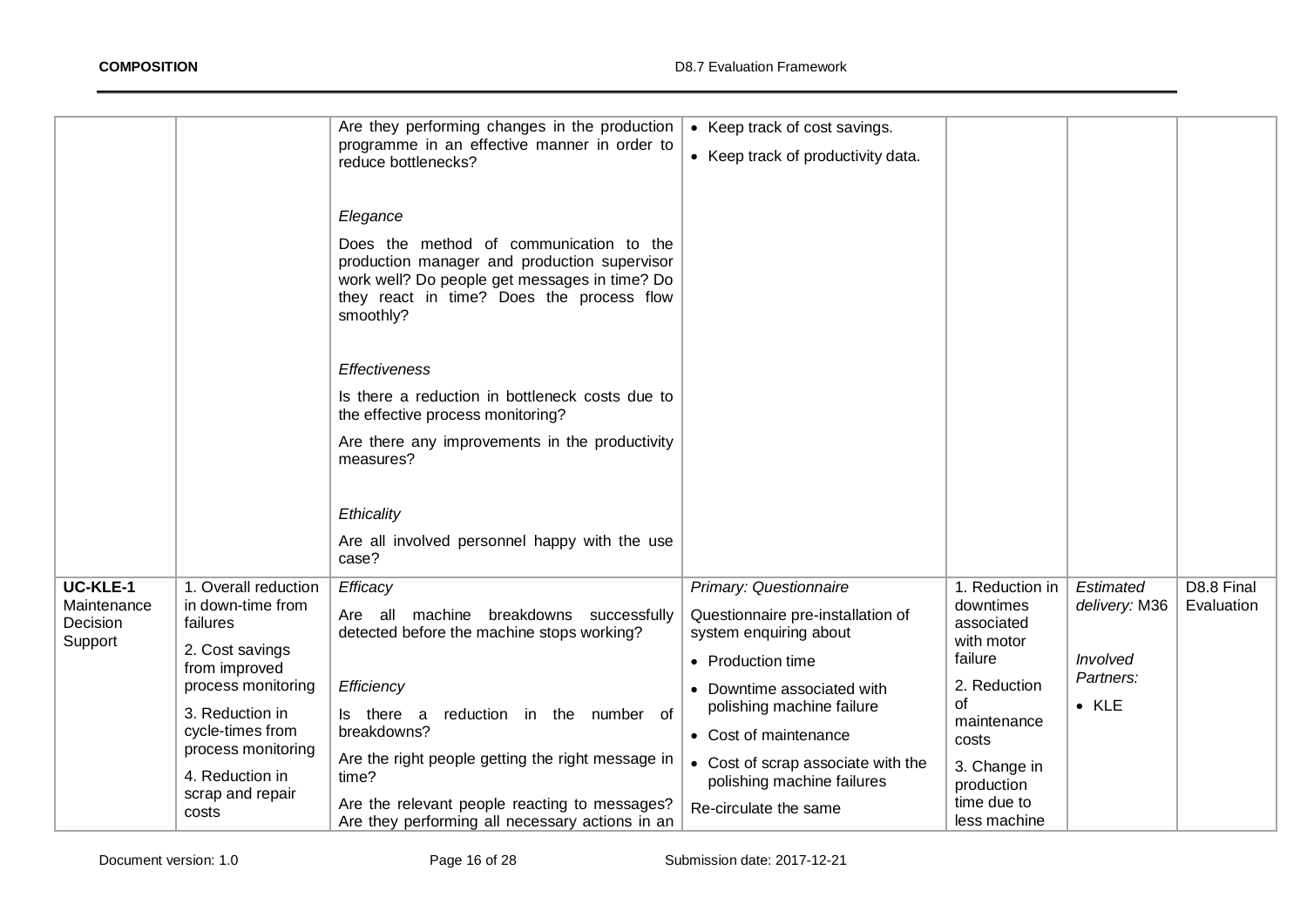|                                                                                | 5. Improvement in<br>manufacturing<br>quality                                                                                                            | effective manner in order to reduce downtimes?<br>Elegance<br>Does the method of communication to relevant<br>employees work well? Do people get messages<br>in time? Do they react in time? Does the process<br>flow smoothly?<br>Effectiveness<br>Is there a reduction in maintenance costs due to<br>early detection of breakdowns?<br>Is there a reduction in scrap associated with the<br>polishing machine failure?<br>Are there any improvements in manufacturing<br>quality?<br>Ethicality<br>Are all involved personnel happy with the use<br>case? | questionnaire following the<br>introduction of use case<br>• Has the production time<br>improved?<br>• Is it now easier/quicker for the<br>technician to perform repairs?<br>• How much does COMPOSITION<br>reduce maintenance costs?<br>• Does the introduction of the<br>system reduce the scrap<br>associated with the polishing<br>machine failure?<br>Secondary: Workshop/Interview<br>• Workshop with potential<br>participants (e.g. technicians,<br>maintenance manager and<br>maintenance planner) to identify<br>issues related to the system.<br>• Keep track of internal customer<br>satisfaction.<br>• Keep track of cost savings.<br>• Keep track of manufacturing<br>quality. | failures<br>4. Reduction<br>of cycle times<br>5. Reduction in<br>Mean time to<br>repair<br>6. Increase<br>equipment<br>availability |                                                                      |                          |
|--------------------------------------------------------------------------------|----------------------------------------------------------------------------------------------------------------------------------------------------------|--------------------------------------------------------------------------------------------------------------------------------------------------------------------------------------------------------------------------------------------------------------------------------------------------------------------------------------------------------------------------------------------------------------------------------------------------------------------------------------------------------------------------------------------------------------|----------------------------------------------------------------------------------------------------------------------------------------------------------------------------------------------------------------------------------------------------------------------------------------------------------------------------------------------------------------------------------------------------------------------------------------------------------------------------------------------------------------------------------------------------------------------------------------------------------------------------------------------------------------------------------------------|-------------------------------------------------------------------------------------------------------------------------------------|----------------------------------------------------------------------|--------------------------|
| UC-KLE-3<br><b>Scrap Metal</b><br>and<br>Recyclable<br>Waste<br>Transportation | 1. Minimization of<br>total distance from<br>bins to container<br>(optimal route for<br>collecting bins)<br>2. Improvements in<br>containers' fill level | Efficacy<br>Is the optimal route successfully detected before<br>the fill levels reach the given thresholds?<br>Efficiency<br>Is there a reduction in the number of                                                                                                                                                                                                                                                                                                                                                                                          | Secondary: Workshop/Interview<br>• Workshop with potential<br>participants (e.g. maintenance<br>manager and maintenance<br>planner, company forklift driver)<br>to identify differences of interests<br>among employees.                                                                                                                                                                                                                                                                                                                                                                                                                                                                     | 1.Cost<br>improvements<br>from improved<br>process<br>monitoring<br>2. Reduction of<br>transportation                               | Estimated<br>delivery: M36<br>Involved<br>Partners:<br>$\bullet$ KLE | D8.8 Final<br>Evaluation |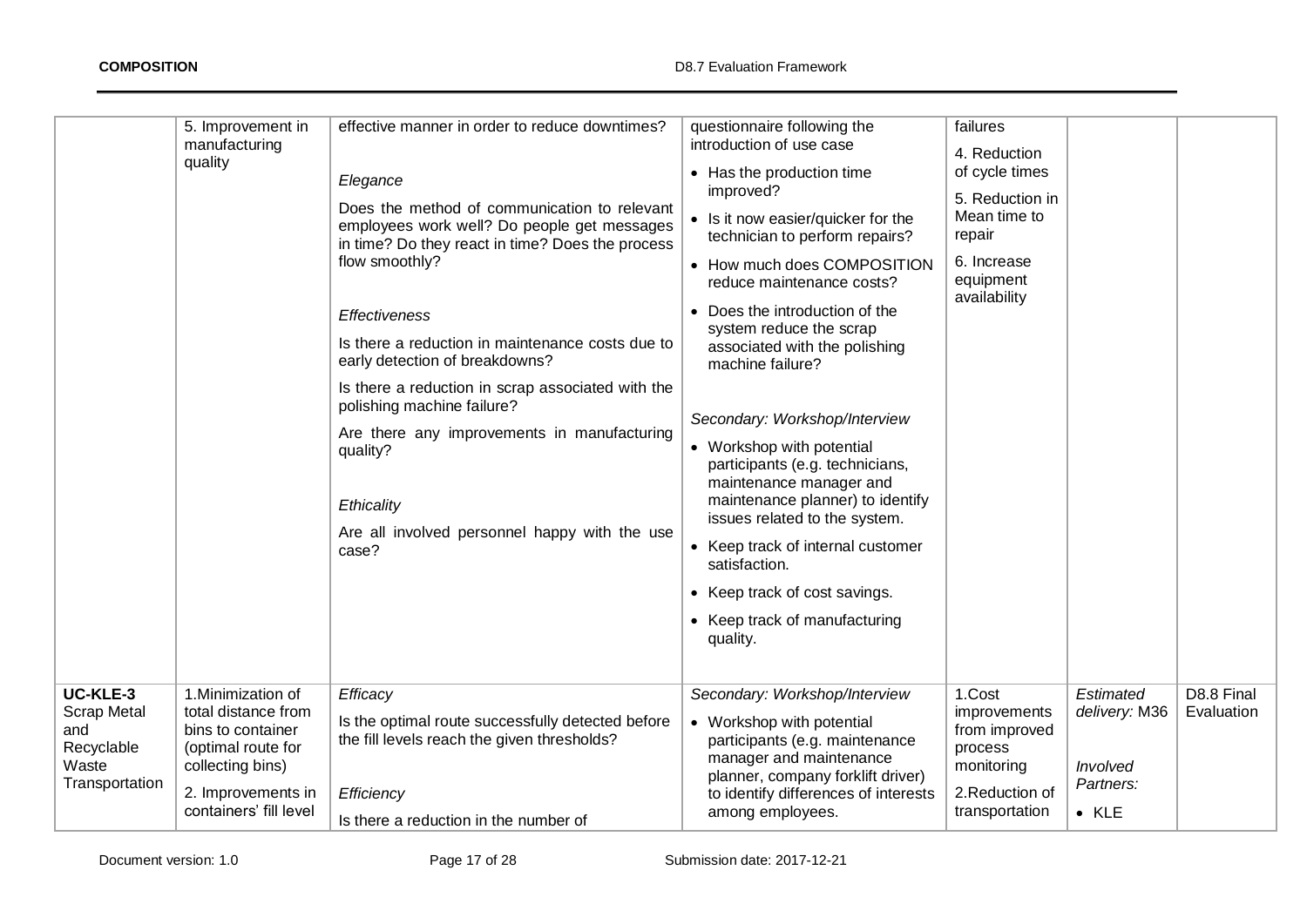|                                                                 | management                                                                                                                                     | breakdowns?<br>Are the right people getting the right message in<br>time?<br>Are the relevant people reacting to messages?<br>Do they re-schedule their programme in an<br>effective manner in order to reduce the total<br>distance?<br>Elegance<br>Does the method of communication to relevant<br>employees work well? Do people get messages<br>in time? Do they react in time? Does the process<br>flow smoothly?<br><b>Effectiveness</b><br>Is there a reduction in total distance from bins to<br>container due to early detection of fill levels?<br>Is there a reduction in scrap associated with the<br>polishing machine failure?<br>Are there any improvements in the management<br>of the containers' and bins' fill level? | • Keep track of internal customer<br>satisfaction.<br>• Keep track of cost savings.                                                                                             | costs due to<br>the better<br>management<br>of containers'<br>and bins' fill<br>level                             |                                                     |                          |
|-----------------------------------------------------------------|------------------------------------------------------------------------------------------------------------------------------------------------|------------------------------------------------------------------------------------------------------------------------------------------------------------------------------------------------------------------------------------------------------------------------------------------------------------------------------------------------------------------------------------------------------------------------------------------------------------------------------------------------------------------------------------------------------------------------------------------------------------------------------------------------------------------------------------------------------------------------------------------|---------------------------------------------------------------------------------------------------------------------------------------------------------------------------------|-------------------------------------------------------------------------------------------------------------------|-----------------------------------------------------|--------------------------|
|                                                                 |                                                                                                                                                | Ethicality<br>Are all involved personnel happy with the use<br>case?                                                                                                                                                                                                                                                                                                                                                                                                                                                                                                                                                                                                                                                                     |                                                                                                                                                                                 |                                                                                                                   |                                                     |                          |
| UC-KLE-4<br>Scrap metal<br>collection and<br>bidding<br>process | 1. Minimization of<br>costs from the<br>optimization of both<br>the scrap metal<br>collection and the<br>bidding process<br>2. Improvements in | Efficacy<br>Are the best offers successfully detected based<br>on the specific defined collection and bidding<br>criteria?                                                                                                                                                                                                                                                                                                                                                                                                                                                                                                                                                                                                               | Secondary: Workshop/Interview<br>• Workshop with potential<br>participants from waste<br>management companies' and<br>KLEEMANN to identify issues<br>regarding the operation of | 1.Reduction of<br>collection time<br>and shipping<br>costs<br>2. Reduction in<br>time spent to<br>select the best | Estimated<br>delivery: M36<br>Involved<br>Partners: | D8.8 Final<br>Evaluation |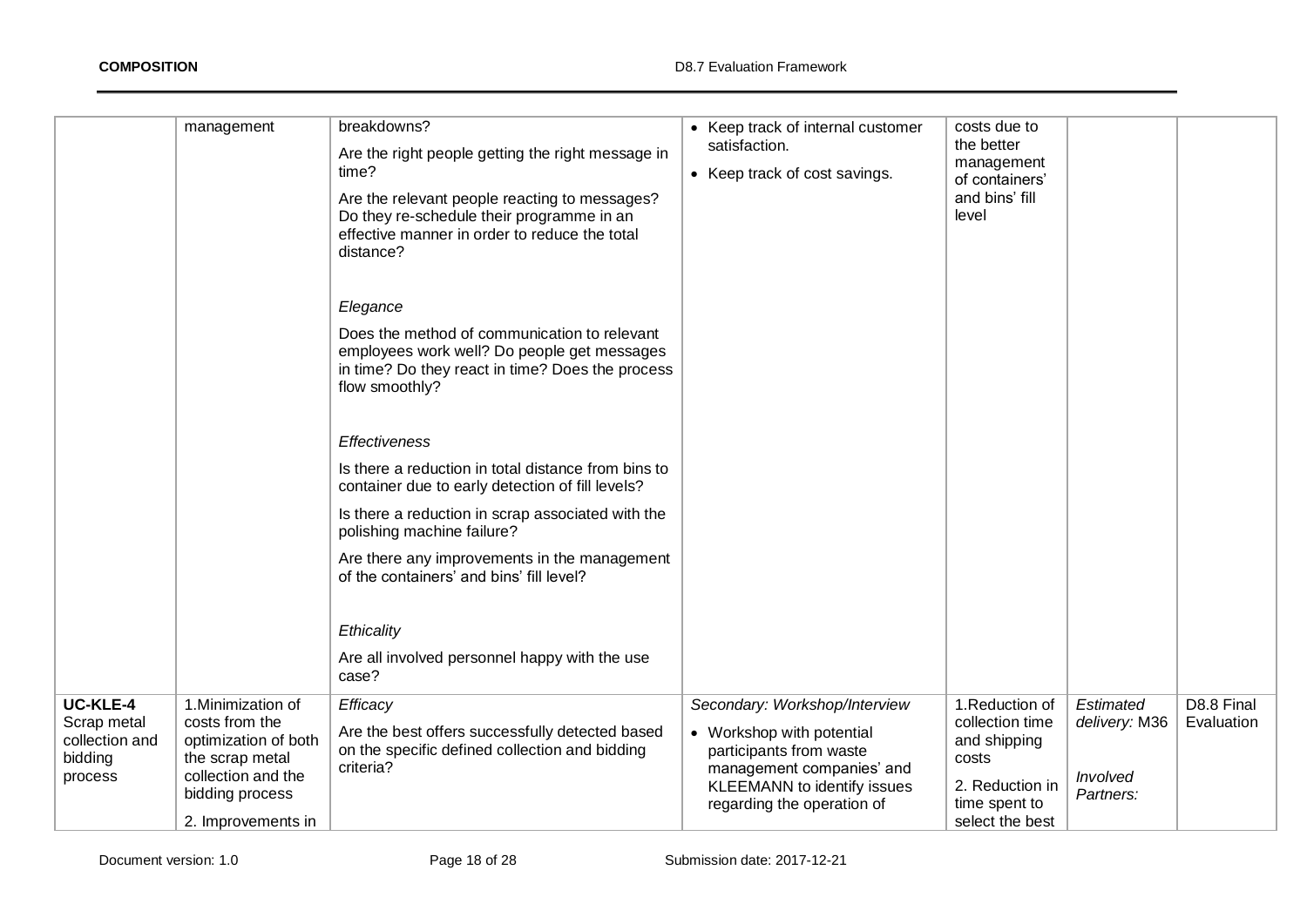|                                                     | receiving fast,<br>efficient and high-<br>quality services<br>3. Reduction in lead<br>times<br>4. Improvements in<br>the interaction with<br>recycling<br>companies | Efficiency<br>Is there a reduction in lead times?<br>Are the right people getting the right message in<br>time?<br>Are the relevant people reacting to messages?<br>Are they analysing the proposed offers in an<br>effective manner in order to accept the most<br>efficient and high quality one? | COMPOSITION.<br>• Keep track of internal and<br>external customer satisfaction.<br>• Keep track of cost savings.<br>• Keep track of lead times. | offer                    | $\bullet$ KLE<br>• ELDIA   |                          |
|-----------------------------------------------------|---------------------------------------------------------------------------------------------------------------------------------------------------------------------|-----------------------------------------------------------------------------------------------------------------------------------------------------------------------------------------------------------------------------------------------------------------------------------------------------|-------------------------------------------------------------------------------------------------------------------------------------------------|--------------------------|----------------------------|--------------------------|
|                                                     |                                                                                                                                                                     | Elegance<br>Does the method of communication to relevant<br>employees work well? Do people get messages<br>in time? Do they react in time? Does the process<br>flow smoothly?                                                                                                                       |                                                                                                                                                 |                          |                            |                          |
|                                                     |                                                                                                                                                                     | <b>Effectiveness</b><br>Is there a reduction in total costs due to the<br>optimization of scrap metal collection and<br>bidding process?<br>Is there a reduction of time/effort spent per<br>bidding by the relevant departments?                                                                   |                                                                                                                                                 |                          |                            |                          |
|                                                     |                                                                                                                                                                     | Is there a reduction in the collection times?<br>Ethicality<br>Are all involved personnel happy with the use<br>case?<br>Do the not-selected customers feel bothered or<br>overwhelmed?                                                                                                             |                                                                                                                                                 |                          |                            |                          |
| UC-KLE-7<br><b>Ordering Raw</b><br><b>Materials</b> | 1. Improvement in<br>time-to-market<br>ability                                                                                                                      | Efficacy<br>Are the best offers successfully detected based                                                                                                                                                                                                                                         | Primary: Questionnaire<br>Questionnaire in the purchasing                                                                                       | 1.<br>Improvement<br>in. | Estimated<br>delivery: M36 | D8.8 Final<br>Evaluation |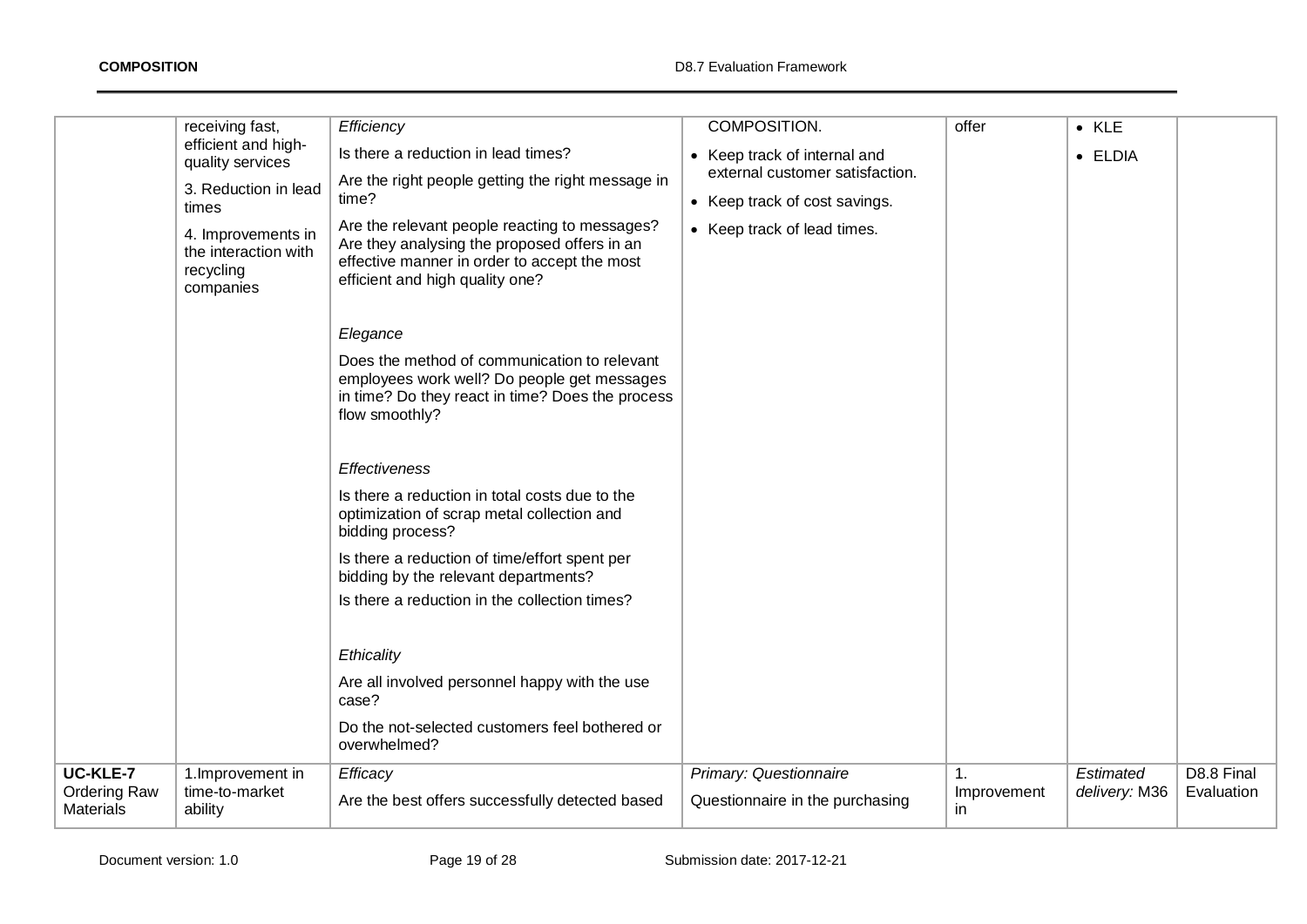| 2. Improvements in<br>the quality of<br>products<br>3. Improvements in<br>the establishment<br>of good customer<br>relationship and<br>better interaction<br>with the suppliers | on the specific defined raw material criteria?<br>Efficiency<br>Are the right people getting the right message in<br>time?<br>Are the relevant people reacting to messages?<br>Are they analysing the proposed offers in an<br>effective manner in order to accept the most<br>efficient and high quality one?<br>Elegance                                                                                                                                                                                                                                                                                                                             | department about<br>• Quality of raw materials<br>• Time to market ability<br>• Cost and effort savings<br>• Relationship with<br>customers/suppliers<br>• Use of COMPOSITION<br>ecosystem<br>Secondary: Workshop/Interview             | manufacturing<br>quality<br>2. Reduction<br>of order-to-<br>delivery time<br>and shipping<br>costs | Involved<br>Partners:<br>$\bullet$ KLE |  |
|---------------------------------------------------------------------------------------------------------------------------------------------------------------------------------|--------------------------------------------------------------------------------------------------------------------------------------------------------------------------------------------------------------------------------------------------------------------------------------------------------------------------------------------------------------------------------------------------------------------------------------------------------------------------------------------------------------------------------------------------------------------------------------------------------------------------------------------------------|-----------------------------------------------------------------------------------------------------------------------------------------------------------------------------------------------------------------------------------------|----------------------------------------------------------------------------------------------------|----------------------------------------|--|
|                                                                                                                                                                                 | Does the method of communication to relevant<br>employees/customers work well? Do people get<br>messages in time? Do they react in time? Does<br>the process flow smoothly?<br><b>Effectiveness</b><br>Is there an improvement in time to market<br>ability?<br>Is there a reduction of time/effort spent per offer<br>by the purchasing department?<br>Is the quality of raw materials improved?<br>Are there any improvements in the<br>establishment of good customer relationship and<br>interaction with the suppliers?<br>Ethicality<br>Are all involved personnel happy with the use<br>case?<br>Do the not-selected suppliers feel bothered or | • Workshop with raw material<br>suppliers and KLEEMANN to<br>identify issues regarding the<br>operation of COMPOSITION.<br>• Keep track of internal and<br>external customer satisfaction.<br>• Keep track of manufacturing<br>quality. |                                                                                                    |                                        |  |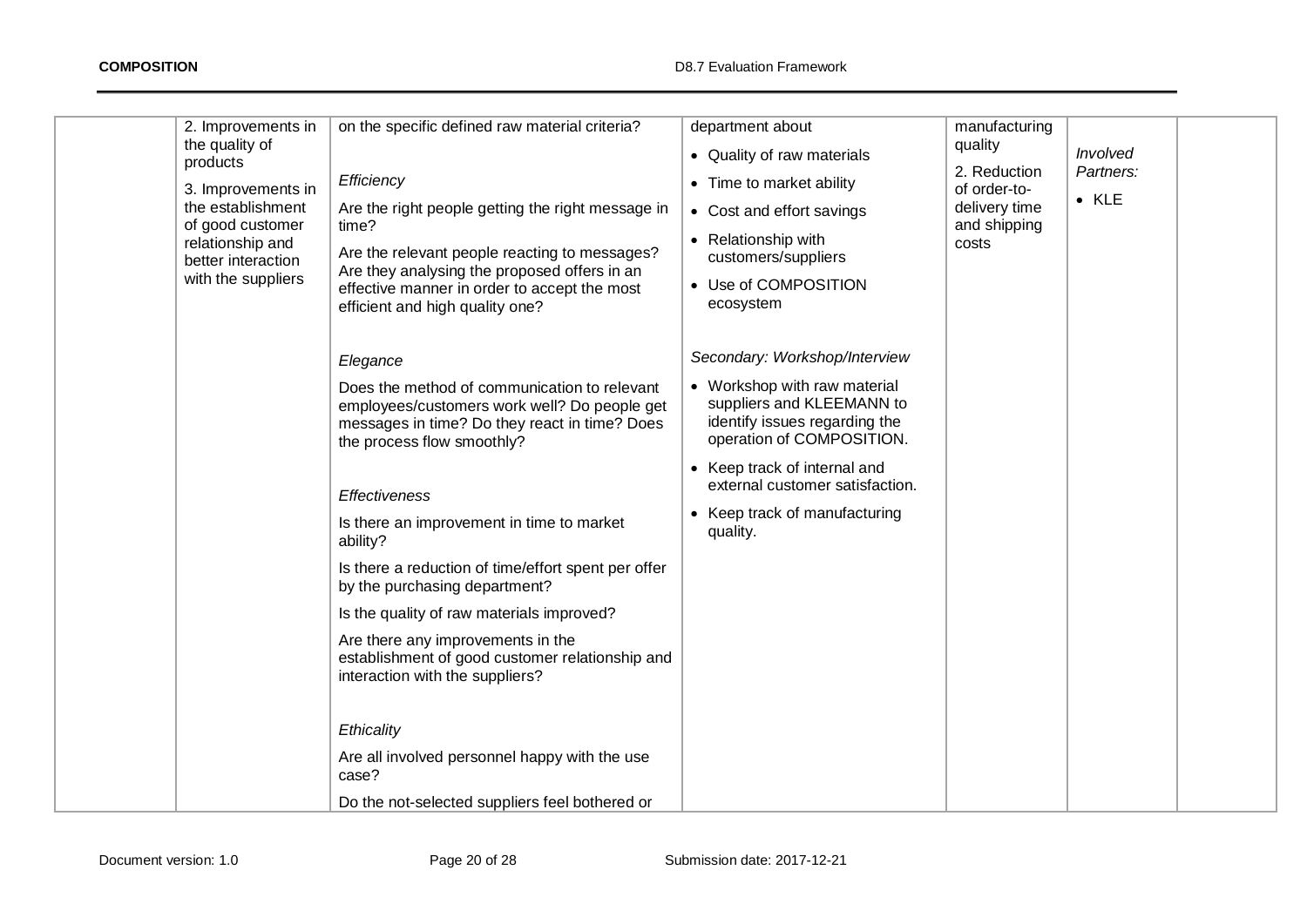|                                                        |                                                                                                                                                                                                  | overwhelmed?                                                                                                                                                                                                                                                                                                                                                                                                                                                                                                                                                                                                                                                                                                     |                                                                                                                                                                                                                                                                                                                             |                                                                                                                                                                                     |                                                                                                 |                          |
|--------------------------------------------------------|--------------------------------------------------------------------------------------------------------------------------------------------------------------------------------------------------|------------------------------------------------------------------------------------------------------------------------------------------------------------------------------------------------------------------------------------------------------------------------------------------------------------------------------------------------------------------------------------------------------------------------------------------------------------------------------------------------------------------------------------------------------------------------------------------------------------------------------------------------------------------------------------------------------------------|-----------------------------------------------------------------------------------------------------------------------------------------------------------------------------------------------------------------------------------------------------------------------------------------------------------------------------|-------------------------------------------------------------------------------------------------------------------------------------------------------------------------------------|-------------------------------------------------------------------------------------------------|--------------------------|
| <b>UC-ELDIA-1</b><br>Fill-level<br>Notification        | 1 Cost savings due<br>to fill level<br>monitoring<br>2 Reduction of<br>reaction time due to<br>fill-level monitoring<br>3 Better interaction<br>with clients<br>4 Reduction in<br>logistics cost | Efficacy<br>Do the sensors give us an accurate fill-level<br>reading?<br>Efficiency<br>Do the Logistics Department personnel respond<br>promptly to the fill-level notifications?<br>Do the Drivers respond to the Logistics<br>Department orders?<br>Is there a reduction in the pick-up cycle?<br>Elegance<br>Does the level of communication to the Logistics<br>Department work well?<br>Does the whole process flow smoothly?<br><b>Effectiveness</b><br>Is there a reduction in reaction time?<br>Do we achieve a better interaction with our<br>customers?<br>Is there a real cost reduction due to the fill-level<br>monitoring?<br>Ethicality<br>Are all involved personnel happy with the use<br>case? | Primary: Questionnaire<br>• Questionnaires sent to the<br>customers regarding promptness<br>in service.<br>Secondary: Workshops<br>• Workshop with personnel<br>involved in order to evaluate<br>improvement in logistics process.<br>• Workshop with customers in<br>order to evaluate results of new<br>system installed. | Reduction in<br>collection cost<br>Reduction of<br>collection time.<br>Improvement<br>of customer<br>service and<br>satisfaction.<br>Improvement<br>in truck-route<br>calculations. | Estimated<br>delivery M36<br>Involved<br>partners<br><b>ELDIA</b><br><b>KLE</b><br><b>CERTH</b> | D8.8 Final<br>Evaluation |
| <b>UC-ATL-1</b><br>Selling<br>Software/Cons<br>ultancy | 1. Sales Growth<br>2. Potential New<br>Clients<br>3. Satisfaction of                                                                                                                             | Efficacy<br>Are new contacts/potential clients successfully<br>reached out via the COMPOSITION ecosystem?                                                                                                                                                                                                                                                                                                                                                                                                                                                                                                                                                                                                        | • Metric measure analysis of<br>current/previous sales revenues.<br>• Contact and communicate with<br>new potential clients (face to face                                                                                                                                                                                   | 1. A positive<br>sales growth<br>percentage<br>over the<br>specified time                                                                                                           | Estimated<br>delivery: M36<br>Involved                                                          | D8.8 Final<br>Evaluation |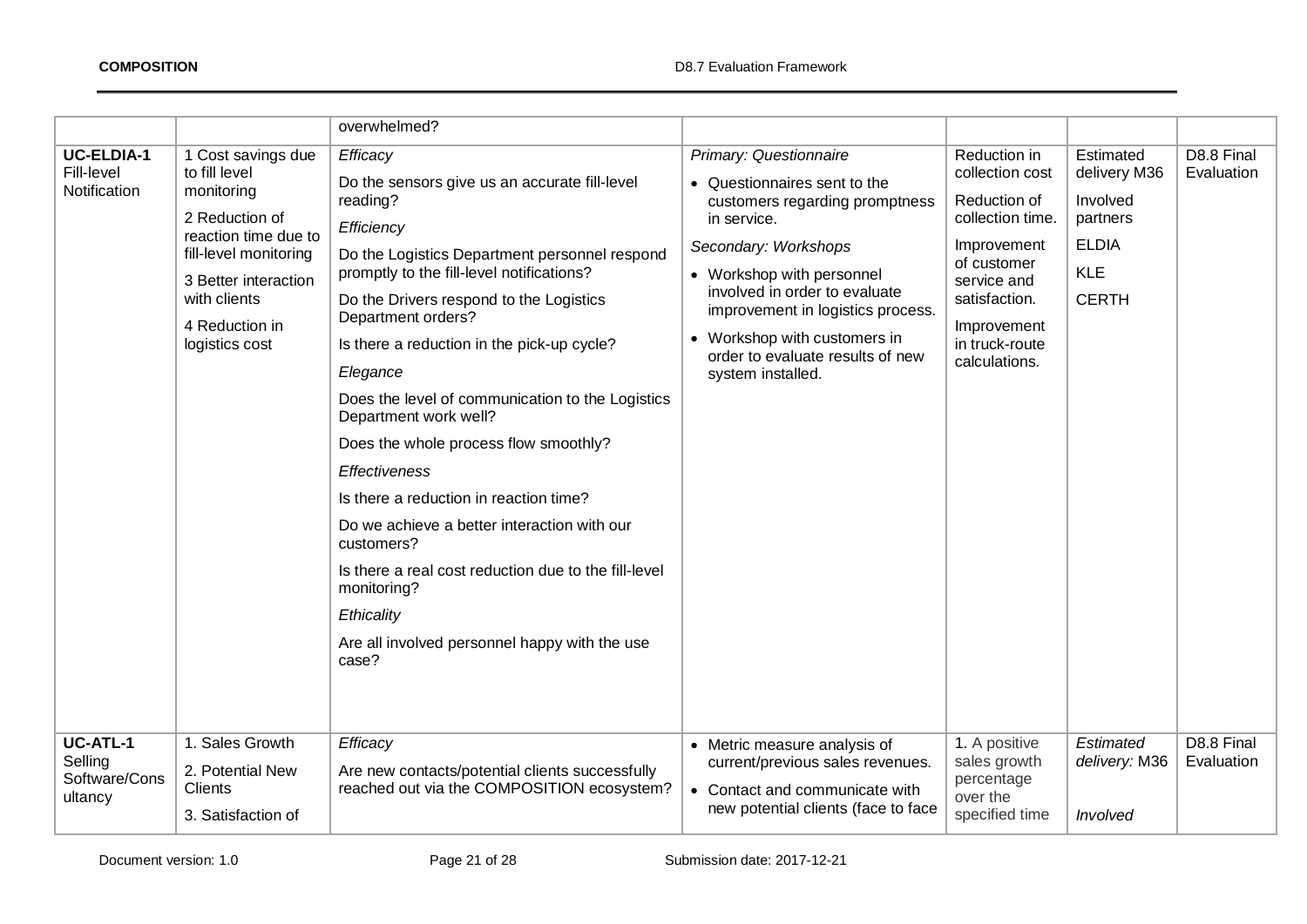|                                  | clients                                                           | Efficiency                                                                                                                                                                                                                                                                                                                                                                                                                                                                                                                                                                                                                                                                                                                                                                                                                                                                                                                                                                                                    | meetings, telco's).                                                                                                                                                                                                                                                      | period.                                                                                                                                                                                                                                                                                                                                          | Partners:                                                                       |                          |
|----------------------------------|-------------------------------------------------------------------|---------------------------------------------------------------------------------------------------------------------------------------------------------------------------------------------------------------------------------------------------------------------------------------------------------------------------------------------------------------------------------------------------------------------------------------------------------------------------------------------------------------------------------------------------------------------------------------------------------------------------------------------------------------------------------------------------------------------------------------------------------------------------------------------------------------------------------------------------------------------------------------------------------------------------------------------------------------------------------------------------------------|--------------------------------------------------------------------------------------------------------------------------------------------------------------------------------------------------------------------------------------------------------------------------|--------------------------------------------------------------------------------------------------------------------------------------------------------------------------------------------------------------------------------------------------------------------------------------------------------------------------------------------------|---------------------------------------------------------------------------------|--------------------------|
|                                  | 4. Promotions<br>Conducted through<br>the COMPOSITION<br>platform | Does the contact base (potential clients) of the<br>company grow as a result of the participation of<br>ATL in the COMPOSITION ecosystem?<br>Is it possible to launch advertising campaigns<br>through the ecosystem?<br>Is there an increase in the number of sales?<br>Is there a reduction of time/effort spent by the<br>sales and marketing department spent per new<br>client acquisition?<br>Are the relevant people of the potential clients<br>being conducted through the ecosystem?<br>Elegance<br>Does the method of communication to relevant<br>clients work well? Is the system easy to use?<br>Does the sales and marketing department<br>engage in the use of the ecosystem?<br><b>Effectiveness</b><br>Is there a reduction in sales and marketing costs<br>due to effectiveness of Composition?<br>Is there an increase in the company's earnings?<br>Ethicality<br>Are all involved personnel happy with use case?<br>Do the contacted potential clients feel bothered<br>or overwhelmed? | • Monitor and rank<br>software/consultancy sales<br>based on feedback of clients via<br>questionnaires.<br>• Keep track of conducted<br>promotions to understand sales<br>growth in relation to promotional<br>programs. (Interviews, Face to<br>face meetings, telco's) | 2. Total<br>number of new<br>potential<br>clients<br>contacted.<br>3. Satisfaction<br>rate of clients<br>via Quality<br>Assurance<br>questionnaires<br>(ISO 9001).<br>4a. Total<br>number of<br>promotions<br>conducted<br>within the<br>specified time<br>period<br>4b. Success<br>rate of<br>promotions via<br>the<br>Composition<br>Ecosystem | $\bullet$ FIT<br>• CERTH<br>• CNET<br>$\bullet$ ISMB<br>• ATOS<br>$\bullet$ ATL |                          |
| <b>UC-ATL-2</b><br>Searching for | 1. SW solution<br>search                                          | Efficacy<br>Is the SW solution successfully found via the                                                                                                                                                                                                                                                                                                                                                                                                                                                                                                                                                                                                                                                                                                                                                                                                                                                                                                                                                     | • Keep track of conducted<br>searches done by potential new                                                                                                                                                                                                              | 1a. Total<br>number of                                                                                                                                                                                                                                                                                                                           | Estimated<br>delivery: M36                                                      | D8.8 Final<br>Evaluation |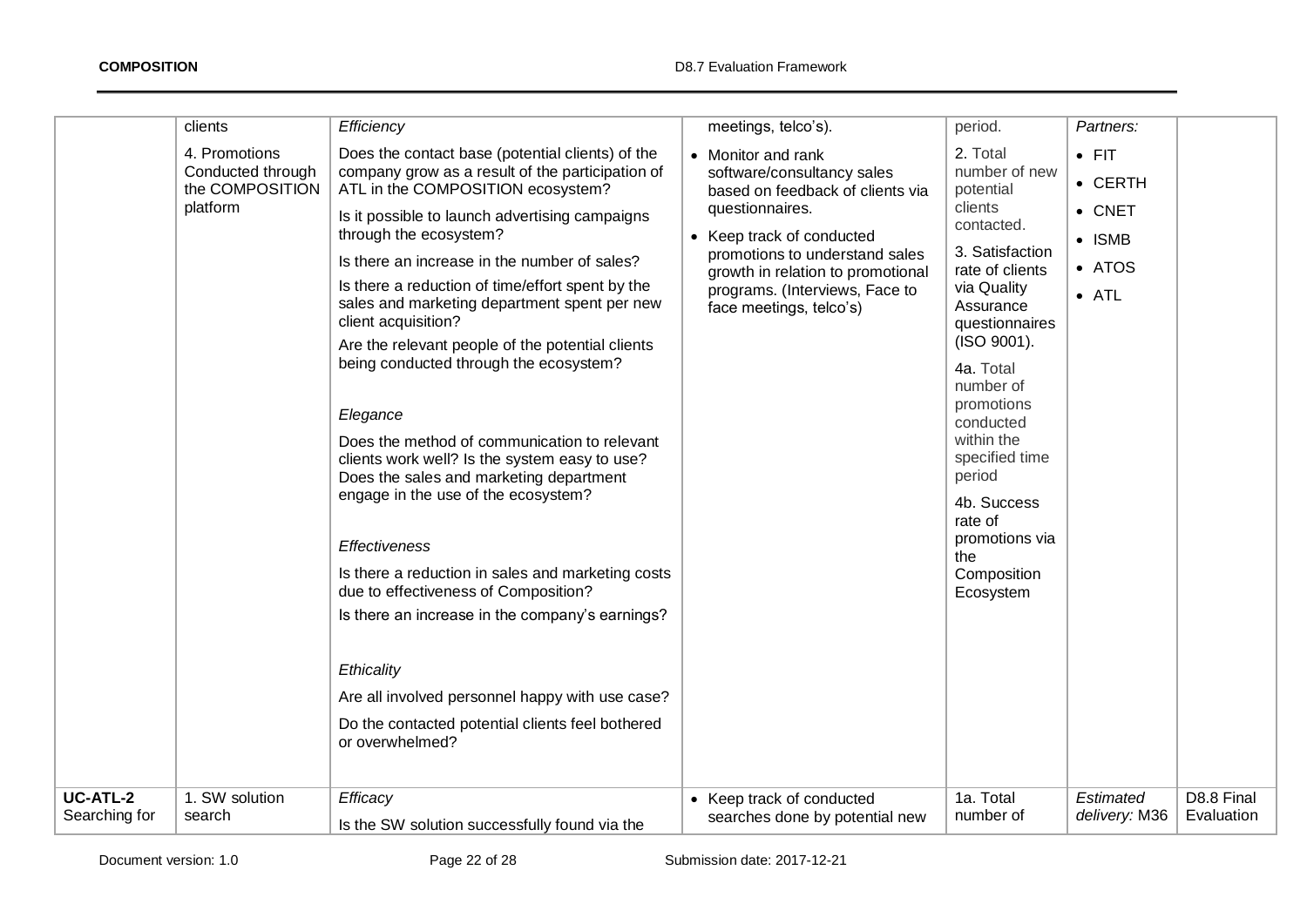| Solutions                                          | 2. Search within<br><b>COMPOSITION</b><br>platform<br>3. SW solution<br>awareness       | COMPOSITION ecosystem or more<br>"traditionally" via search engines, phone, mails?<br>Efficiency<br>Is it possible to launch First Visit campaigns<br>through the ecosystem?<br>Is there an increase in the number of finding a<br>solution due to potential new clients contacting<br>agent?<br>Is there a reduction of time/effort spent by the<br>sales and marketing department spent per new<br>client acquisition?<br>Elegance<br>Does the search method work well for our<br>clients? Is the system easy to use?<br><b>Effectiveness</b><br>Is there an increase in the signed contract with<br>new customers?<br>Ethicality<br>Do the contacted potential clients feel bothered<br>or overwhelmed? | customer to understand their<br>needs (Interviews, Face to face<br>meetings, telco's).<br>• Keep track of conducted<br>searches within COMPOSITION<br>ecosystem (if supported by the<br>system)<br>• Keep track of visitors that<br>contacted agent to understand<br>customers' needs<br>• Keep track of SW solution<br>performance on search engines,<br>phone, by mails, different events<br>and COMPOSITION ecosystem. | searches<br>conducted<br>within the<br>specified time<br>period.<br>1b. Success<br>rate of<br>potential new<br>customers<br>contacted<br>sales and<br>marketing<br>department<br>2. Success<br>rate of<br>potential new<br>customers<br>contacted<br>agent<br>3. Number<br>showing the<br>rate when a<br>customer is<br>searching SW<br>solution | Involved<br>Partners:<br>$\bullet$ FIT<br>• CERTH<br>$\bullet$ CNET<br>$\bullet$ ISMB<br>• ATOS<br>$\bullet$ ATL |                          |
|----------------------------------------------------|-----------------------------------------------------------------------------------------|------------------------------------------------------------------------------------------------------------------------------------------------------------------------------------------------------------------------------------------------------------------------------------------------------------------------------------------------------------------------------------------------------------------------------------------------------------------------------------------------------------------------------------------------------------------------------------------------------------------------------------------------------------------------------------------------------------|---------------------------------------------------------------------------------------------------------------------------------------------------------------------------------------------------------------------------------------------------------------------------------------------------------------------------------------------------------------------------------------------------------------------------|--------------------------------------------------------------------------------------------------------------------------------------------------------------------------------------------------------------------------------------------------------------------------------------------------------------------------------------------------|------------------------------------------------------------------------------------------------------------------|--------------------------|
| UC-ATL-3<br>Searching<br>Recommende<br>d Solutions | 1. Recommended<br>SW solution search<br>2. Returning clients<br>3. Email<br>subscribers | Efficacy<br>Is the SW solution successfully found as a<br>recommendation from the COMPOSITION<br>ecosystem?                                                                                                                                                                                                                                                                                                                                                                                                                                                                                                                                                                                                | • Keep track of how people are<br>hearing about SW solution<br>(Interviews, face to face<br>meetings, telco's).<br>• Keep track of satisfied customers                                                                                                                                                                                                                                                                    | 1a. Total<br>number of<br>recommended<br>searches of<br>solution<br>1b. Success                                                                                                                                                                                                                                                                  | Estimated<br>delivery: M36<br>Involved<br>Partners:                                                              | D8.8 Final<br>Evaluation |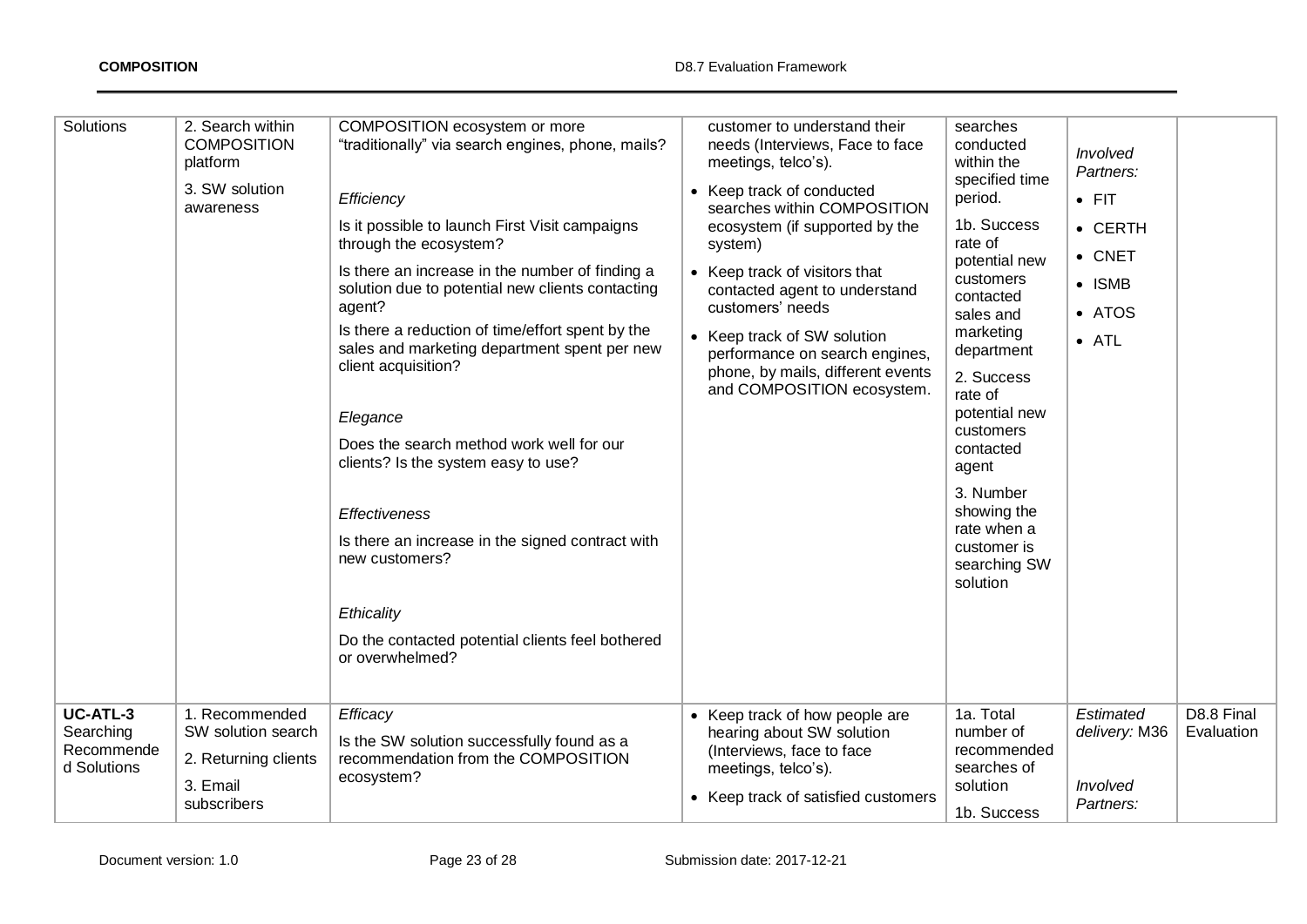|                                                     |                                                                                                                                                                                                     | Efficiency<br>Is there an increase of potential new clients<br>contacting the company?<br>Is there a reduction of time/effort spent by the<br>sales and marketing department spent per new<br>client acquisition?<br>Elegance<br>Does the search method work well for our<br>clients? Is the system easy to use?<br><b>Effectiveness</b><br>Is there an increase in potential new customers<br>that contact the company after a positive<br>recommendation?<br>Ethicality<br>Do the contacted potential clients feel bothered<br>or overwhelmed?<br>Do they feel obligated to provide input? | • Keep track of new subscriptions                                                                                                                                                                                                                   | rate of<br>recommended<br>searches via<br>the<br><b>COMPOSITIO</b><br>N Ecosystem<br>2. Successful<br>rate of<br>satisfied<br>clients<br>3a. Success<br>rate of new<br>customers<br>3b. Number of<br>new<br>subscribers | $\bullet$ FIT<br>$\bullet$ CERTH<br>$\bullet$ CNET<br>$\bullet$ ISMB<br>• ATOS<br>$\bullet$ ATL |                          |
|-----------------------------------------------------|-----------------------------------------------------------------------------------------------------------------------------------------------------------------------------------------------------|----------------------------------------------------------------------------------------------------------------------------------------------------------------------------------------------------------------------------------------------------------------------------------------------------------------------------------------------------------------------------------------------------------------------------------------------------------------------------------------------------------------------------------------------------------------------------------------------|-----------------------------------------------------------------------------------------------------------------------------------------------------------------------------------------------------------------------------------------------------|-------------------------------------------------------------------------------------------------------------------------------------------------------------------------------------------------------------------------|-------------------------------------------------------------------------------------------------|--------------------------|
| UC-NXW-1<br>Decision<br>Support over<br>Marketplace | 1. Increased<br>number of solutions<br>available for<br>enhancing<br>manufacturing<br>2. Increased<br>number of potential<br>customers of a tool<br>/ service<br>3. Completely<br>flexible solution | Efficacy<br>Are specific tools available in the marketplace<br>for supporting decision process?<br>Are any requests for specific analysis tool in the<br>marketplace?<br>Efficiency<br>Is there an enhancement (in terms of time/effort)<br>in the configuration of the production machine?                                                                                                                                                                                                                                                                                                  | Primary: Questionnaire<br>Questionnaire pre installation of<br>system enquiring about<br>• Downtime associated with<br>configuration<br>• Cost of configuration<br>Re-circulate the same<br>questionnaire following the<br>introduction of use case | 1. Reduction in<br>downtime<br>associated<br>with<br>configuration<br>2. Difference<br>in cost of<br>manufacturing<br>process<br>3. Change in<br>production                                                             | Estimated<br>delivery: M36<br>Involved<br>Partners:<br>$\bullet$ NXW                            | D8.8 Final<br>Evaluation |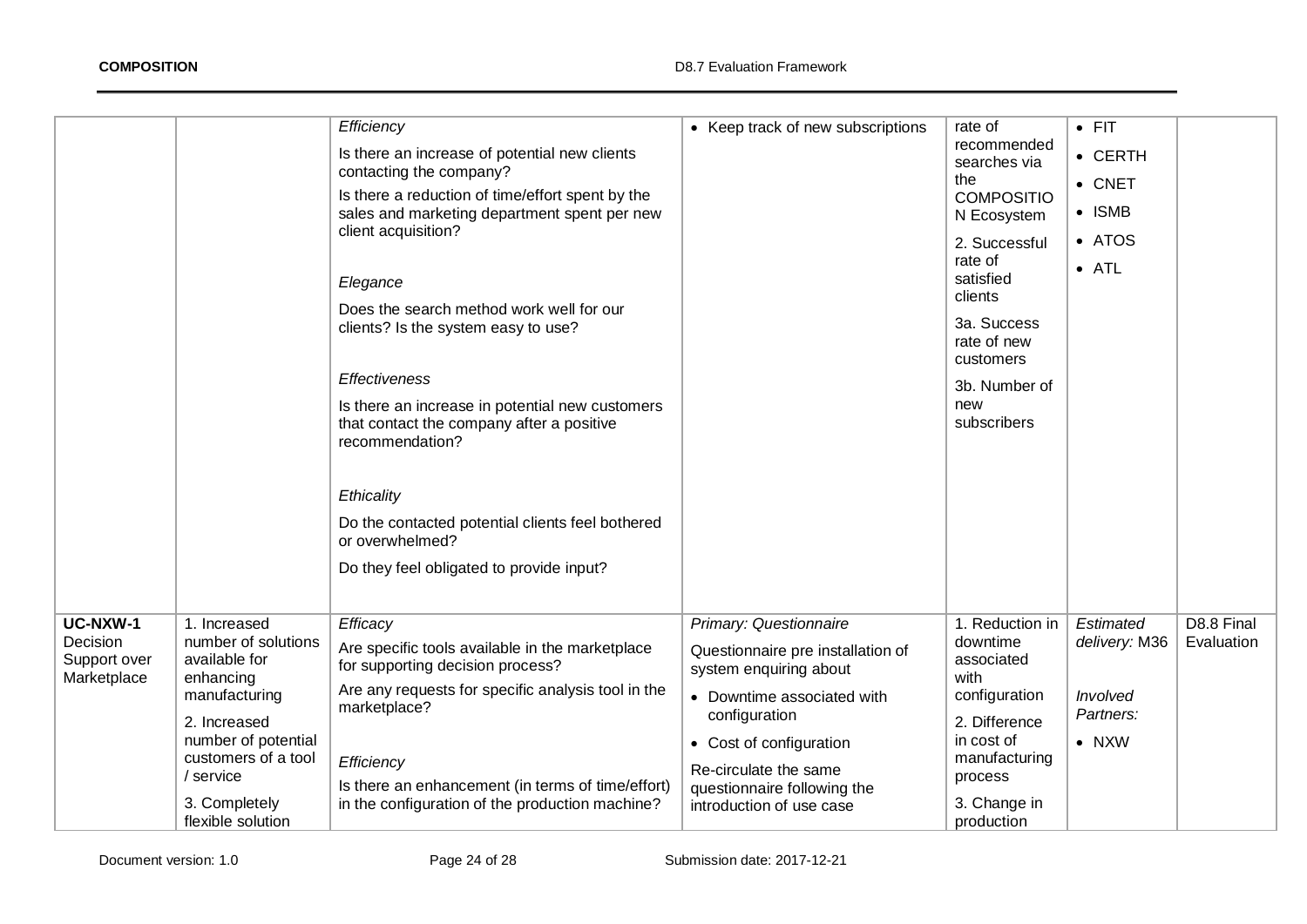| through<br>Are the relevant people supported in their<br><b>Composition IIMS</b><br>choices?<br>Is the analysis tool seller company reaching a<br>4. Improvements in<br>higher number of customers?<br>manufacturing<br>quality (using<br>specific tools)<br>Elegance<br>5. Reduction times<br>Does the matchmaking work well? Do<br>from process<br>customers get in touch with right sellers? Does<br>monitoring (using<br>the process flow smoothly?<br>specific tools)<br>6. Further reduction<br><b>Effectiveness</b><br>in time for<br>reconfiguration and<br>Is there a reduction in costs (for customers) due<br>optimisation of<br>to early and more accurate configuration?<br>products (using<br>Is there an increase of profits (for sellers) due to<br>specific tools)<br>marketplace requests?<br>Ethicality<br>Are all involved personal happy with use case? | • Has production time improved?<br>• Is it now easier/quicker for the<br>appropriate person to perform<br>configuration?<br>• How much the system reduced<br>costs?<br>Secondary: Workshop/Interview<br>• Workshop with potential<br>participants (e.g. technicians,<br>process owners) to identify<br>differences of interests among<br>stakeholders | time due to<br>less<br>refinement<br>cycles<br>4. Increase of<br>profits of<br>analysis tool<br>seller<br>company |
|------------------------------------------------------------------------------------------------------------------------------------------------------------------------------------------------------------------------------------------------------------------------------------------------------------------------------------------------------------------------------------------------------------------------------------------------------------------------------------------------------------------------------------------------------------------------------------------------------------------------------------------------------------------------------------------------------------------------------------------------------------------------------------------------------------------------------------------------------------------------------|-------------------------------------------------------------------------------------------------------------------------------------------------------------------------------------------------------------------------------------------------------------------------------------------------------------------------------------------------------|-------------------------------------------------------------------------------------------------------------------|
|------------------------------------------------------------------------------------------------------------------------------------------------------------------------------------------------------------------------------------------------------------------------------------------------------------------------------------------------------------------------------------------------------------------------------------------------------------------------------------------------------------------------------------------------------------------------------------------------------------------------------------------------------------------------------------------------------------------------------------------------------------------------------------------------------------------------------------------------------------------------------|-------------------------------------------------------------------------------------------------------------------------------------------------------------------------------------------------------------------------------------------------------------------------------------------------------------------------------------------------------|-------------------------------------------------------------------------------------------------------------------|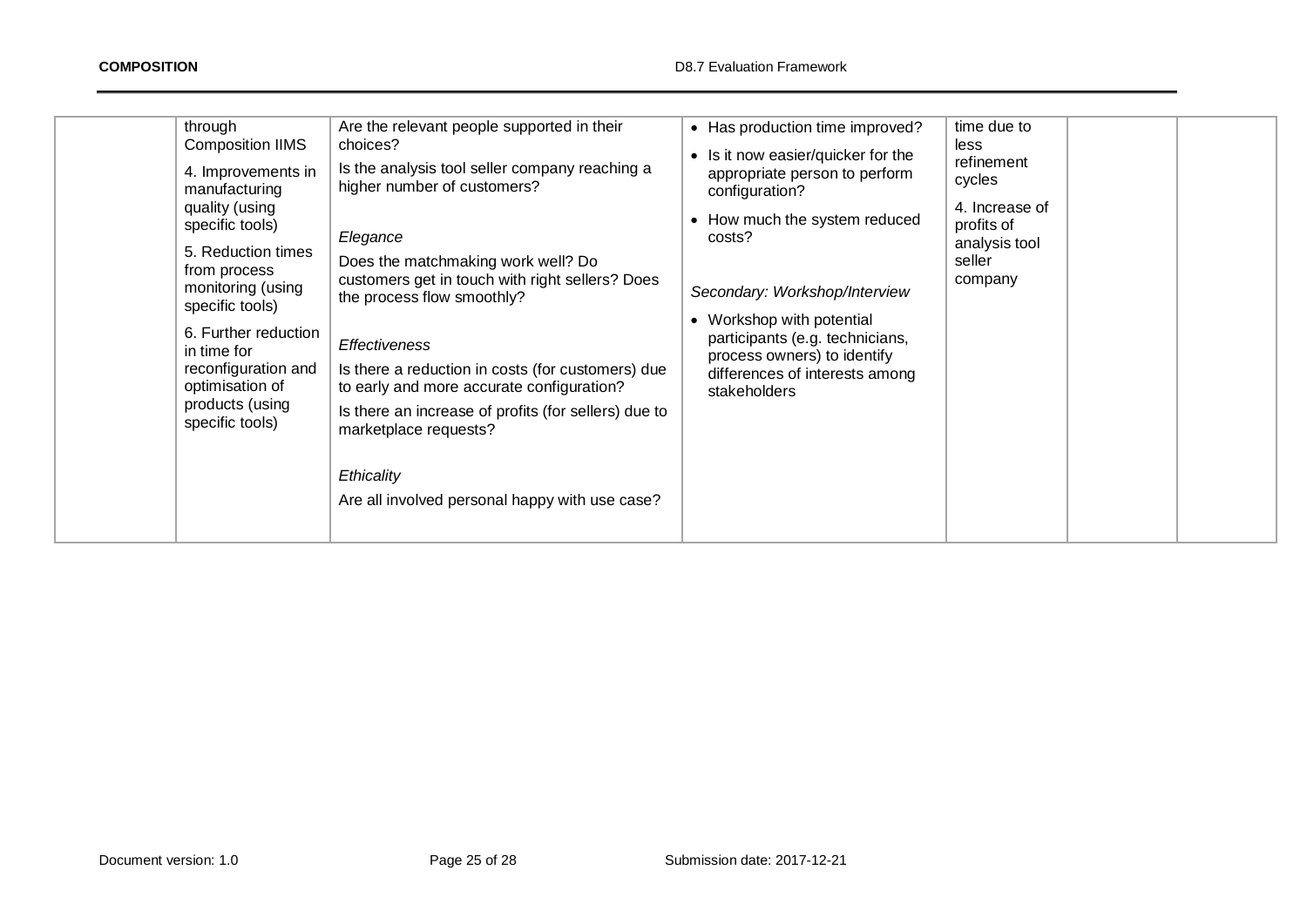## <span id="page-25-0"></span>**6 Conclusion**

This deliverable provides a baseline for how, when and by whom validation is going to take place. Each pilot partner has outlined the appropriate measurable metrics and guidelines for validation of each use case. This common pilot validation and evaluation combined with the results derived from the two pilots will be provided in D8.8 Final Evaluation Report of the COMPOSITION IIMS platform in M36.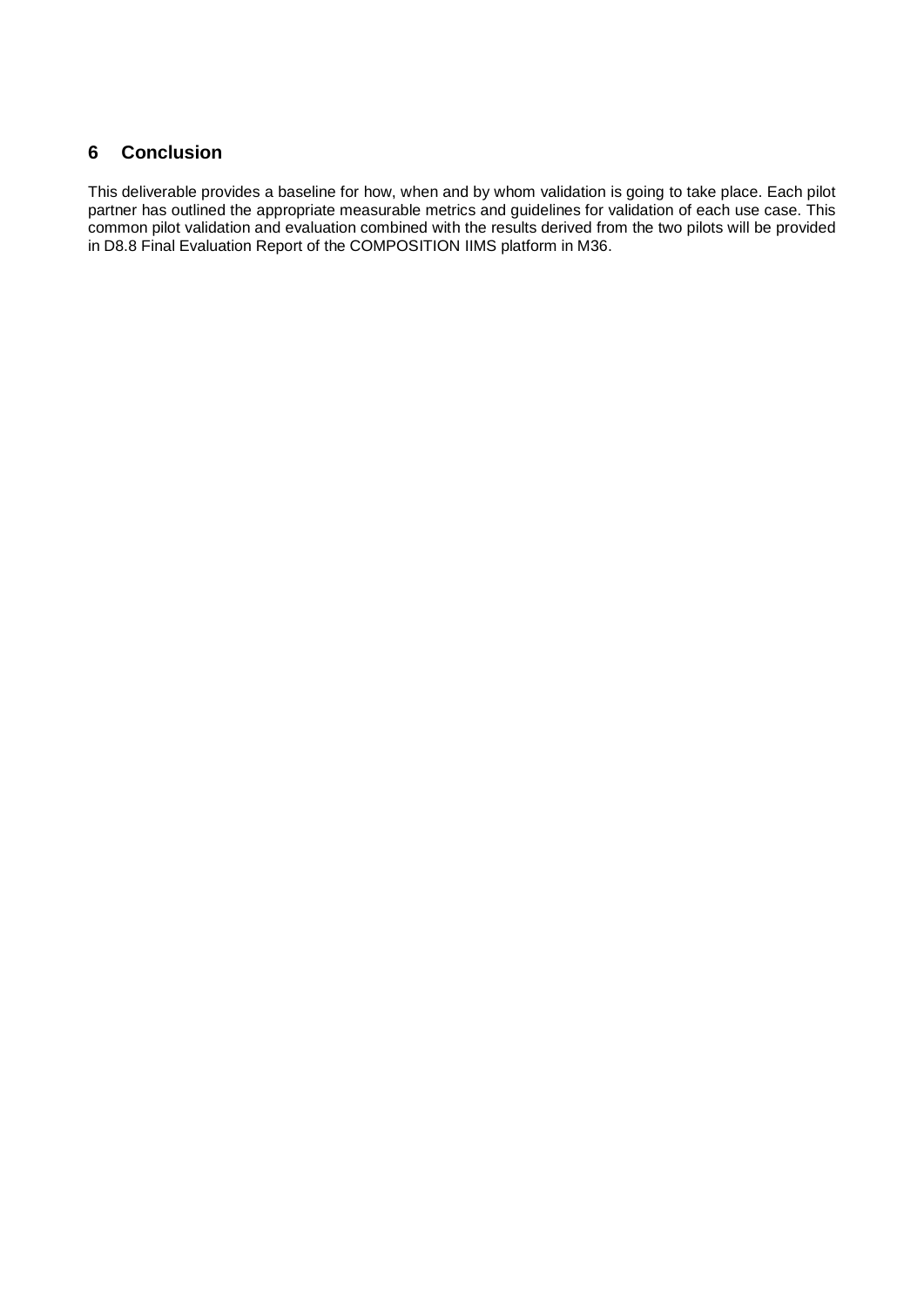## <span id="page-26-0"></span>**7 List of Figures and Tables**

## <span id="page-26-1"></span>**7.1 Figures**

### <span id="page-26-2"></span>**7.2 Tables**